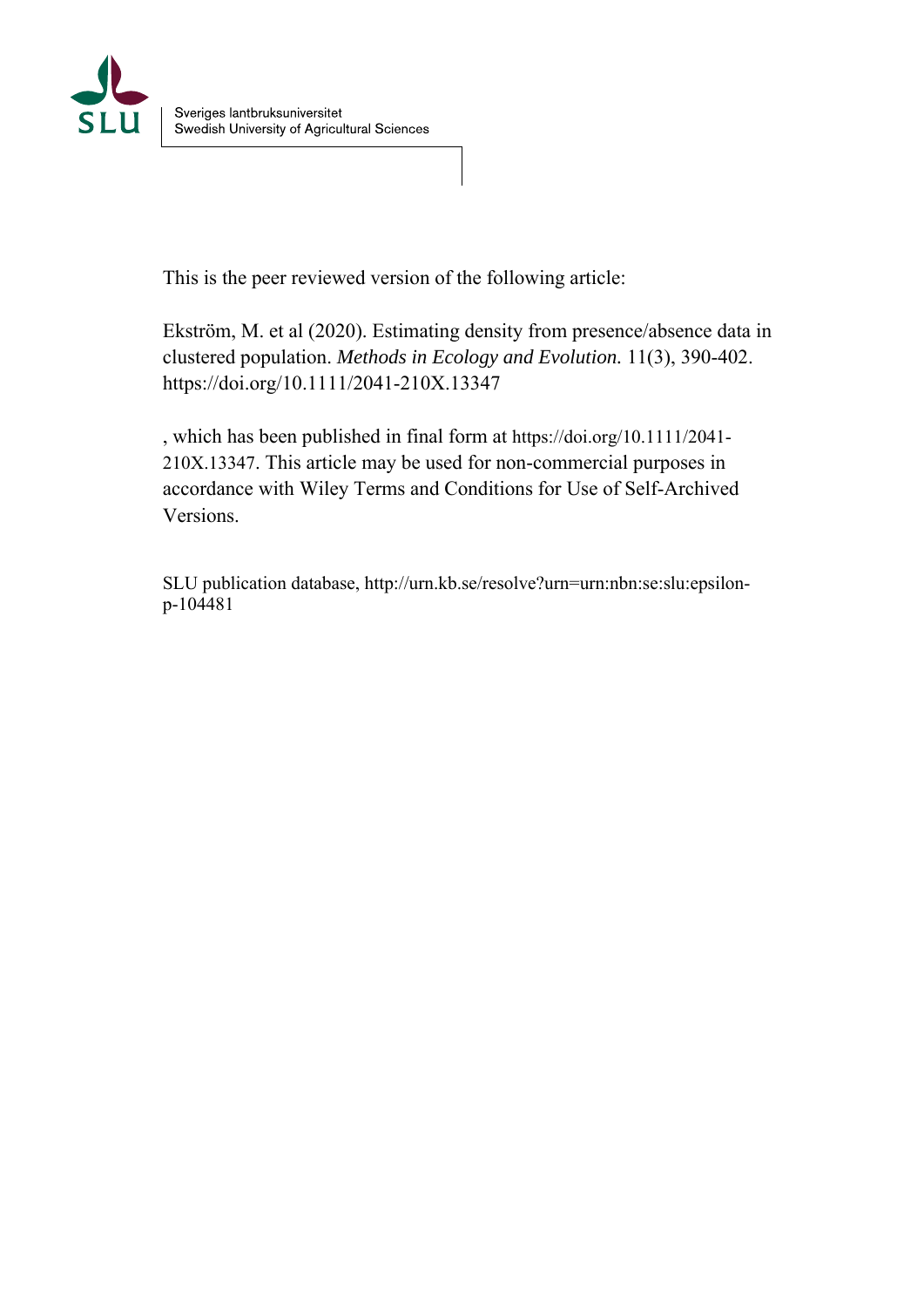- Estimating density from presence/absence data in clustered populations
- 3 M. Ekström $^{a,b,1}$ , S. Sandring $^b$ , A. Grafström $^b$ , P.-A. Esseen $^c$ , B. G. Jonsson $^d$ , G.  $St\aa h l^b$

 <sup>a</sup> Department of Statistics, USBE, Umeå University, SE-901 87 Umeå, Sweden

- $<sup>b</sup>$  Department of Forest Resource Management, Swedish University of Agricultural Sciences, SE-901 83 Umeå,</sup>
- Sweden

 <sup>c</sup> Department of Ecology and Environmental Science, Umeå University, SE-901 87 Umeå, Sweden

 <sup>d</sup> Department of Natural Sciences, Mid Sweden University, SE-851 70 Sundsvall, Sweden

### 11 Summary

 1. Inventories of plant populations are fundamental in ecological research and 13 monitoring, but such surveys are often prone to field assessment errors. Pres- ence/absence  $(P/A)$  sampling may have advantages over plant cover assess-15 ments for reducing such errors. However, the linking between  $P/A$  data and plant density depends on model assumptions for plant spatial distributions. Previous studies have shown how that plant density can be estimated under e.g. Poisson model assumptions on the plant locations. In this study new 19 methods are developed and evaluated for linking  $P/A$  data with plant density assuming that plants occur in clustered spatial patterns.

 2. New theory was derived for estimating plant density under Neyman-Scott type cluster models such as the Matérn and Thomas cluster processes. Suggested <sup>23</sup> estimators, corresponding confidence intervals, and a proposed goodness of fit test were evaluated in a Monte-Carlo simulation study assuming a Matérn cluster process. Further, the estimators were applied to plant data from envi-ronmental monitoring in Sweden to demonstrate their empirical application.

 3. The simulation study showed that our methods work well for large enough <sup>28</sup> sample sizes. The judgment of what is "large enough" is often difficult, but

<sup>&</sup>lt;sup>1</sup>Corresponding author. Email address: Magnus.Ekstrom@umu.se (M. Ekström)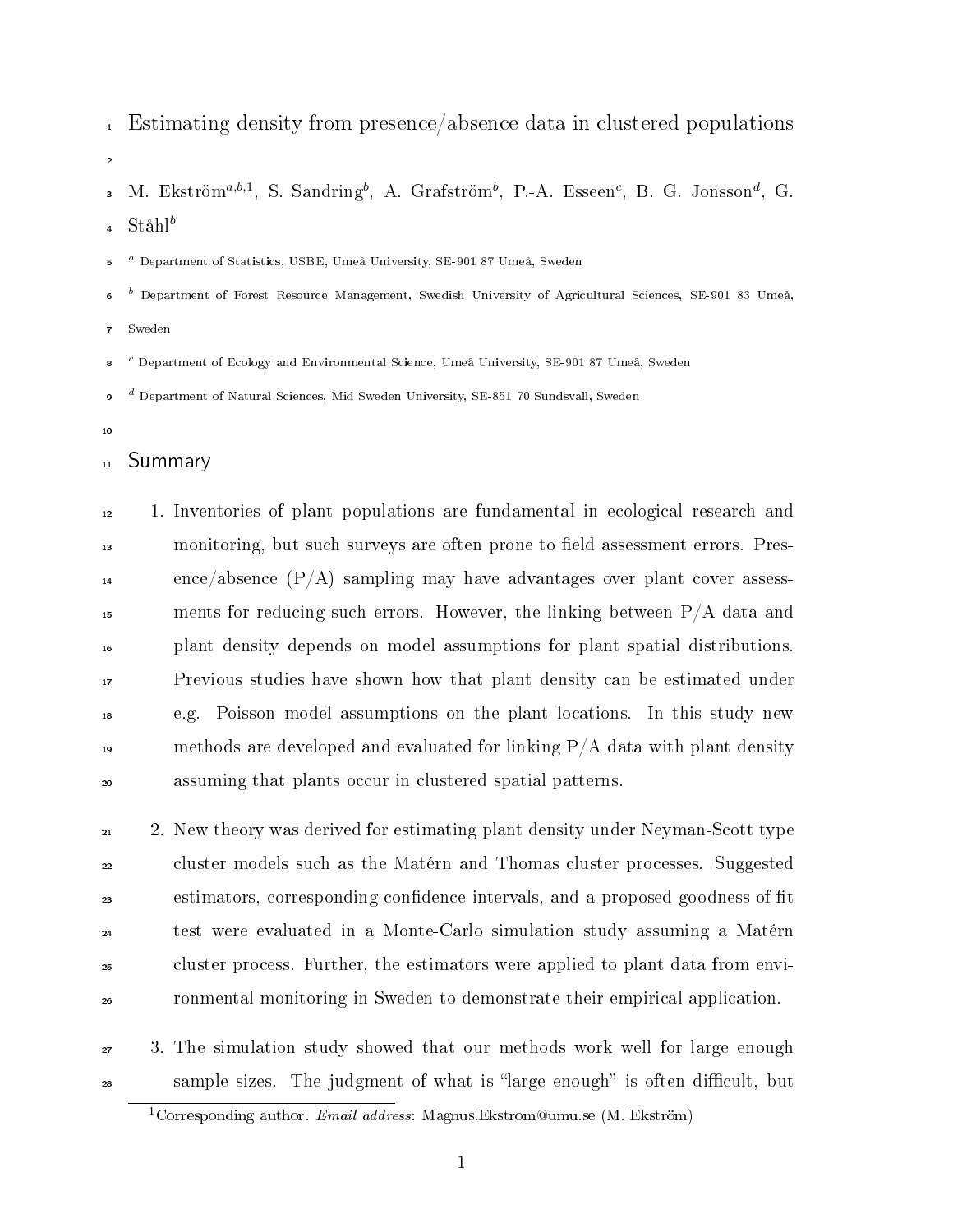simulations indicate that a sample size is large enough when the sampling dis- tributions of the parameter estimators are symmetric or mildly skewed. Boot- strap may me used to check whether this is true. The empirical results suggests that the derived methodology may be useful for estimating density of plants such as Leucanthemum vulgare and Scorzonera humilis.

 $\frac{4}{34}$  4. By developing estimators of plant density from P/A data under realistic model  $\frac{35}{35}$  assumptions about plants' spatial distributions, P/A sampling will become a more useful tool for inventories of plant populations. Our new theory is an important step in this direction.

 Key-words: independent cluster process, intensity, Matérn cluster process, plant <sup>39</sup> monitoring, point pattern, sample plots, spatial models, Thomas cluster process, vegetation survey

## 41 1 | INTRODUCTION

 Inventories of plant communities are known to pose several challenges (Bonham 2013). Although broad-scale surveys of vegetation patterns may be based on remote sensing data (Groom, Mücher, Ihse, & Wrbka, 2006), more detailed information <sup>45</sup> about species occurrences, vegetation cover, or plant densities rely on data from field- based inventories. A common approach is to assess vegetation cover by species or species groups on plots through visual inspection (Bråkenhielm & Liu, 1995; Bonham, 2013). However, this method is prone to surveyor judgment and the variability among surveyors in assessing vegetation cover on a plot may be substantial (Gallegos- $\overline{\text{50}}$  Torell & Glimskär, 2009; Morrison, 2016). Presence/absence  $(P/A)$  sampling is an alternative where only the presence or absence of a set of species on a plot is registered. This sampling method is less prone to surveyor judgment than cover assessments (Kercher, Frieswyk, & Zedler, 2003; Ringvall, Petersson, Ståhl, & Lämås, 2005; Milberg et al., 2008).

Normal outputs from inventories of plant communities include the abundance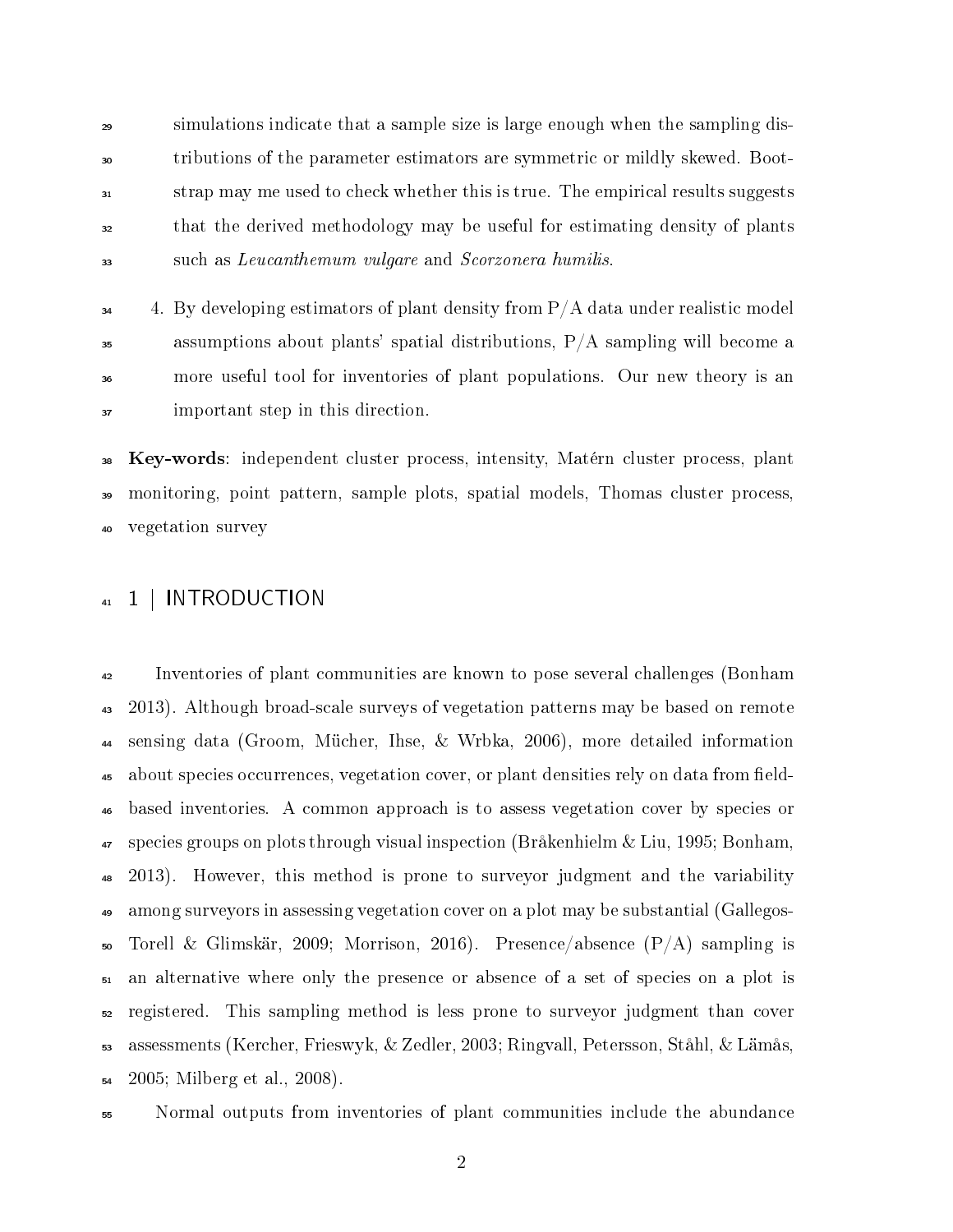$_{56}$  of species in terms of plant density, cover, or biomass (Bonham, 2013). In P/A  $\frac{5}{2}$  sampling, occurrence proportions are obtained, but such proportions are difficult to interpret since they depend on the used plot sizes (Ståhl et al., 2017). To obtain 59 more easily interpreted outputs from  $P/A$  inventories, results need to re-expressed in terms of e.g. plant density. Such outputs need to be based on model assumptions regarding the spatial distribution of plants.

 A commonly adopted assumption is that plant locations follow a homogeneous Poisson point process (HPPP) model (Bonham, 2013). This model possesses the property of complete spatial randomness, meaning that the events of a pattern are equally likely to occur anywhere and do not interact with each other. With such a model, recalculations from occurrence proportion to plant density is fairly straight- forward (Fisher, 1934; Bartlett, 1935; Ståhl et al., 2017). It should be noted that if the positions of plants follow a HPPP, they show neither positive spatial dependence (clustering) nor negative spatial dependence (regularity). The HPPP assumption is <sub>70</sub> therefore seldom satisfied because plants are typically aggregated into clusters of dif- ferent size and distribution across the landscape (Bonham, 2013; Ståhl et al., 2017). The closely related binomial point process arises from the HPPP by conditioning on  $_{73}$  the total number of plants in an area of interest. Arrhenius (1921) considers  $P/A$  data under such a model, and Royle & Nichols (2003) and He & Reed (2006) show how recalculations from occurrence proportion to plant density can be made.

 The HPPP implies that the species abundance in a plot follows a Poisson distribu- tion, while the binomial point process implies that it follows a binomial distribution. Another popular model for plot abundance is the negative binomial distribution, which is regarded useful in applications where a clustering alternative is preferred to 80 the HPPP (He & Gaston, 2000, 2007; Hwang & He, 2011). However, only two known homogeneous point processes give the negative binomial distribution for plot abun- $\frac{1}{2}$  dances, and both are extreme cases (Daley & Vere-Jones, 2008). This highlights the 83 need for more elaborate and realistic models for linking  $P/A$  data with plant density in clustered populations.

Although we recognize the possibility of using inhomogeneous models, where the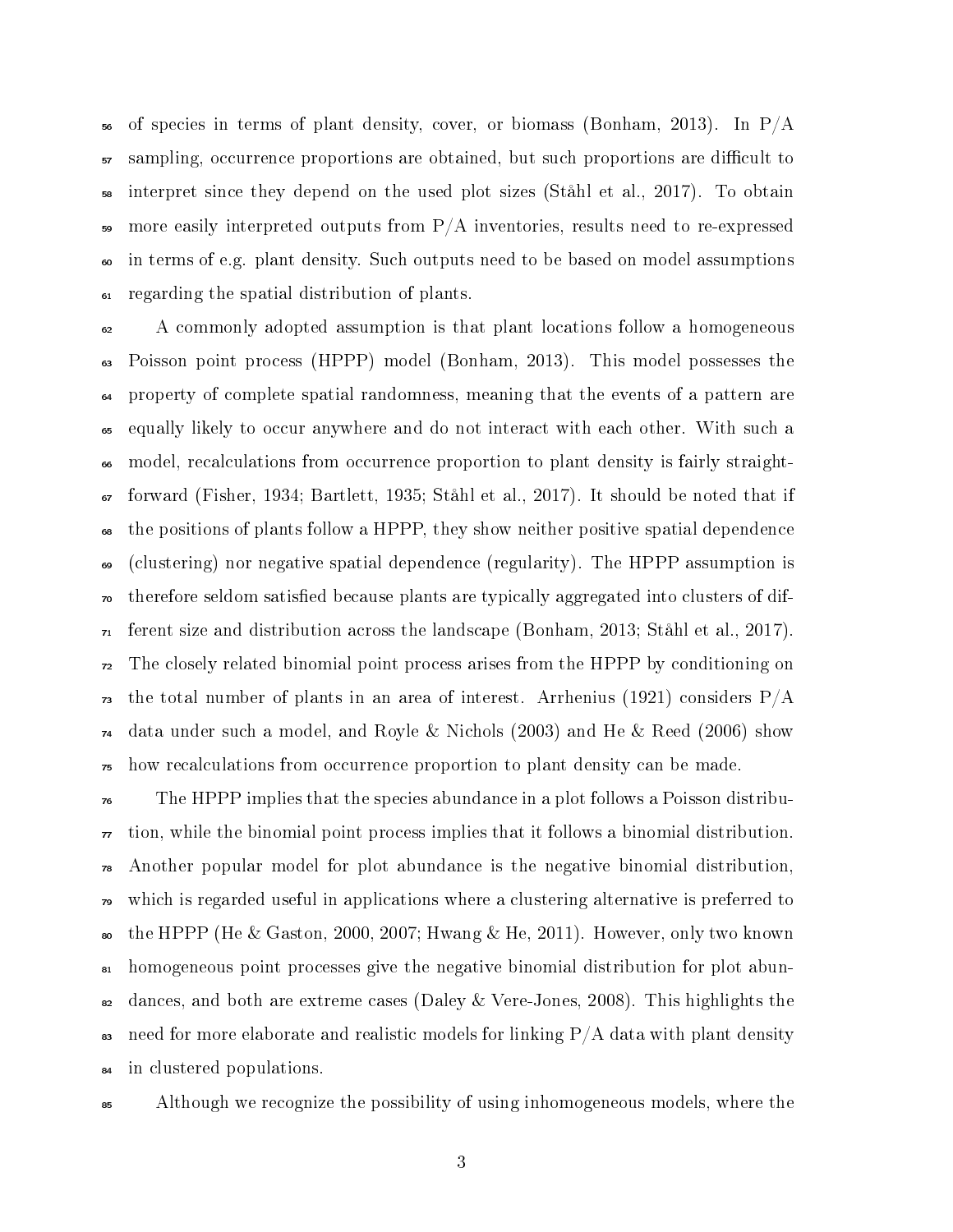<sup>86</sup> expected number of plants per area unit is spatially varying, we restrict the discussion  $\bullet$  in this paper to homogeneous models. We refer to, e.g., Baddeley, Rubak, & Turner 88 (2016) and the references therein for a discussion on inhomogeneous Poisson process 89 models and Gelfand & Shirota (2018) for fusion of P/A data with presence-only data <sup>90</sup> using inhomogeneous log-Gaussian Cox processes.

 Our objective was to represent a set of locations of plants in a landscape as a point pattern generated by general Neyman-Scott type cluster models, and to propose and evaluate a method for estimating the parameters in the assigned point  $\mu$  process model, using data from P/A sampling. A particular objective was to derive an estimator of the intensity of the process (expected number of plants per area unit), and evaluate this estimator using both Monte Carlo simulations and empirical data from environmental monitoring. The intensity of a point process will henceforth be called the plant density, or simply density.

### <sup>99</sup> 2 | MATERIAL AND METHODS

#### <sup>100</sup> 2.1 | Theoretical background

<sup>101</sup> A clustered pattern can be constructed from a mechanism where "offspring" points 102 are scattered around their respective "parent" points, e.g. young plants cluster 103 around parent plants, where the offsprings arise from seeds or clonal growth  $104$  (ramets) from the parent plant. To formalize the above, let X be a finite point 105 process on  $\mathbb{R}^2$ . Conditioned on X, let  $Y_x$  be a finite point process centered at 106  $x \in X$ . If the processes  $Y_x, x \in X$ , are independent of one another given X, then 107  $Y = \bigcup_{x \in X} Y_x$  is known as an *independent cluster process* (e.g. Lawson & Denison, 108 2002). The data consist of a realization of  $Z = Y \cap S$ , where  $S \subset \mathbb{R}^2$  is a compact set. 109

110 **Assumption P**: The (parent) process X is a HPPP with density  $\tau$  and the number 111 of (offspring) points in  $Y_x$  is Poisson distributed, with mean  $\lambda$ . The points in  $Y_x$ 112 are independently generated from  $f(t - x|\gamma)$ , where f is the density function of a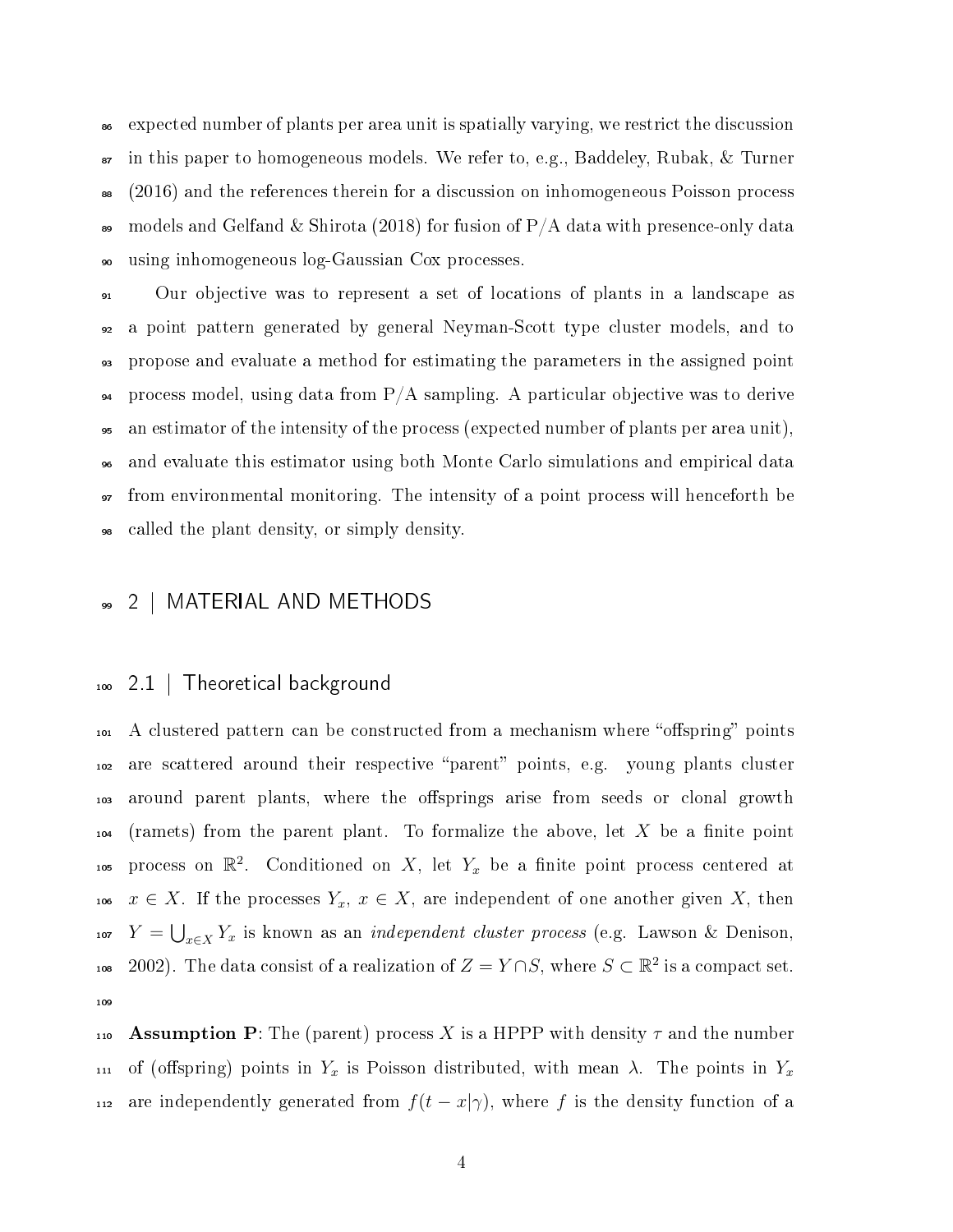113 continuous random variable in  $\mathbb{R}^2$  parameterized by  $\gamma$ .

114

115 Under Assumption P, the process  $Y = \bigcup_{x \in X} Y_x$  is of Neyman-Scott type (Lawson 116 & Denison, 2002; Baddeley, Rubak, & Turner, 2016). Its density is  $\tau \lambda$ . By specifying 117 the offspring probability density  $f(t-x|\gamma)$  in Assumption P, some well-known point <sup>118</sup> process models of clustering are obtained:

- <sup>119</sup> If  $f(t-x|\gamma)$  in Assumption P is a uniform density in a disc of radius γ centered 120 around the parent x, then the point process is a *Matérn cluster process* (Matérn, <sup>121</sup> 1960, 1986). See Fig. 1.
- **•** If  $f(t-x|\gamma)$  in Assumption P is an isotropic bivariate normal density centered 123 around the parent x, with variance  $\gamma$  in the "x" and "y" directions, then the <sub>124</sub> point process is a (modified) *Thomas cluster process* (Thomas, 1949; Diggle,  $125$  1978).
- <sup>126</sup> Baddeley, Rubak, & Turner (2016) provide additional examples of point processes <sup>127</sup> that satisfy Assumption P, such as the Cauchy cluster process and the variance-<sup>128</sup> gamma cluster process.

129 The parameter vector  $\boldsymbol{\theta} = (\tau, \lambda, \gamma)$  is unknown and needs to be estimated from 130 observed data. In the current paper we will derive estimators of  $\theta$  using P/A data 131 from sample plots. Let  $N(B)$  denote the number of points that fall in  $B\subseteq S$ , i.e., 132  $N(B) = \{z : z \in Z \cap B\}$ . Note,  $\{N(B) > 0\}$  is the event that at least one point is 133 present in B, and  $\{N(B) = 0\}$  denotes absence of points in B. <sup>134</sup> Let

$$
H(B|\boldsymbol{\theta}) = \exp\left(-\tau \int \left(1 - \exp\left(-\lambda \int_B f(t - x|\gamma)dt\right)\right)dx\right), \quad B \subseteq S. \tag{1}
$$

136 For deriving maximum likelihood estimators of  $\theta$  under Assumption P and various <sup>137</sup> sample plot designs, the following theorem is of fundamental importance. Among 138 other things, the theorem establishes that  $H(B|\theta)$  is the probability of absence 139 of points in  $B \subseteq S$ , given that Assumption P holds true. More generally, given 140 disjoints sets  $B_1, ..., B_m$ , the theorem gives a formula for the probability of absence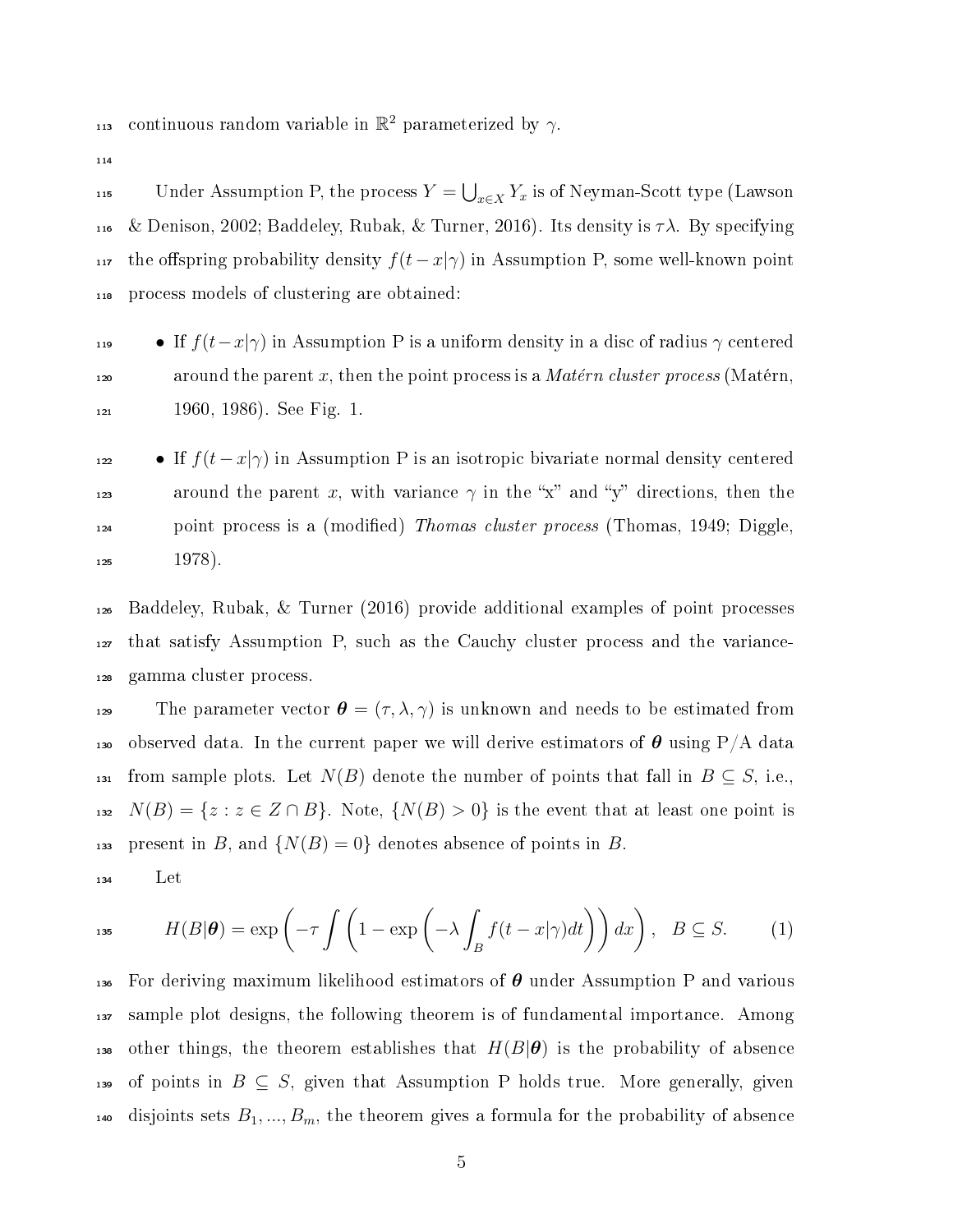of points in e.g. the first few of these sets and presence in the remaining ones. The theorem is essential for dening the likelihood function, which is used after data 143 are available to describe plausibility of a parameter vector  $\theta$ . Any parameter vector that maximizes the likelihood function (or, equivalently, its logarithm) is known as 145 a maximum likelihood estimator, and intuitively it is the value of  $\theta$  that make the observed data most probable.

147

148 Theorem 1. Let  $B_i$ ,  $i \in M = \{1, ..., m\}$ , be disjoints sets in S,  $M_s \subseteq M$ , and 149  $M_s^c = M \setminus M_s$ . If Assumption P is valid, then

150 
$$
P{N(B_i) > 0, i \in M_s, \text{ and } N(B_i) = 0, i \in M_s^c}
$$
  
\n151  $= H\left(\bigcup_{i \in M_s^c} B_i | \boldsymbol{\theta}\right) - \sum_{i \in M_s} H\left(B_i \cup \left[\bigcup_{j \in M_s^c} B_j\right] | \boldsymbol{\theta}\right)$   
\n152  $+ \sum_{i_1, i_2 \in M_s, i_1 < i_2} H\left(B_{i_1} \cup B_{i_2} \cup \left[\bigcup_{j \in M_s^c} B_j\right] | \boldsymbol{\theta}\right) - ... + (-1)^{m_s} H\left(\bigcup_{i \in M} B_i | \boldsymbol{\theta}\right),$ 

153 where  $m_s$  is the number of elements in the set  $M_s$ .

154

<sup>155</sup> The proof of Theorem 1 is given in Appendix S1, Supporting Information. Usage of <sup>156</sup> Theorem 1 is illustrated in the next two examples.

157

**Example 1.** Consider a concentric plot design, in which the jth innermost circle  $C_i$ 158 159 has a radius  $r_j, j = 1, ..., k$  (Fig. 2). Let  $B_1 = C_1$  and  $B_j = C_j \setminus C_{j-1}, j = 2, ..., k$ . <sup>160</sup> We assume that the surveyer starts with the innermost circle and move outwards, 161 until the first plant (point) is observed. Thus, if no plants are present in  $B_1, ..., B_{j-1}$ , <sup>162</sup> and at least one plant is present in  $B_j$ , where  $j \leq k$ , or if no plants are present in <sup>163</sup>  $C_k = \cup_{j=1}^k B_j$ , then the surveyer is done, and moves on to the next set of concentric <sup>164</sup> circular plots. Thus, we observe whether the following events are true or false,

165  $A_0 = \{\text{absence in } C_k\} = \{N(C_k) = 0\},\$ 

$$
A_1 = \{ \text{presence in } C_1 \} = \{ N(C_1) > 0 \},
$$

$$
A_j = \{ \text{presence in } B_j \text{ but not in } C_{j-1} \} = \{ N(C_{j-1}) = 0 \text{ and } N(B_j) > 0 \}.
$$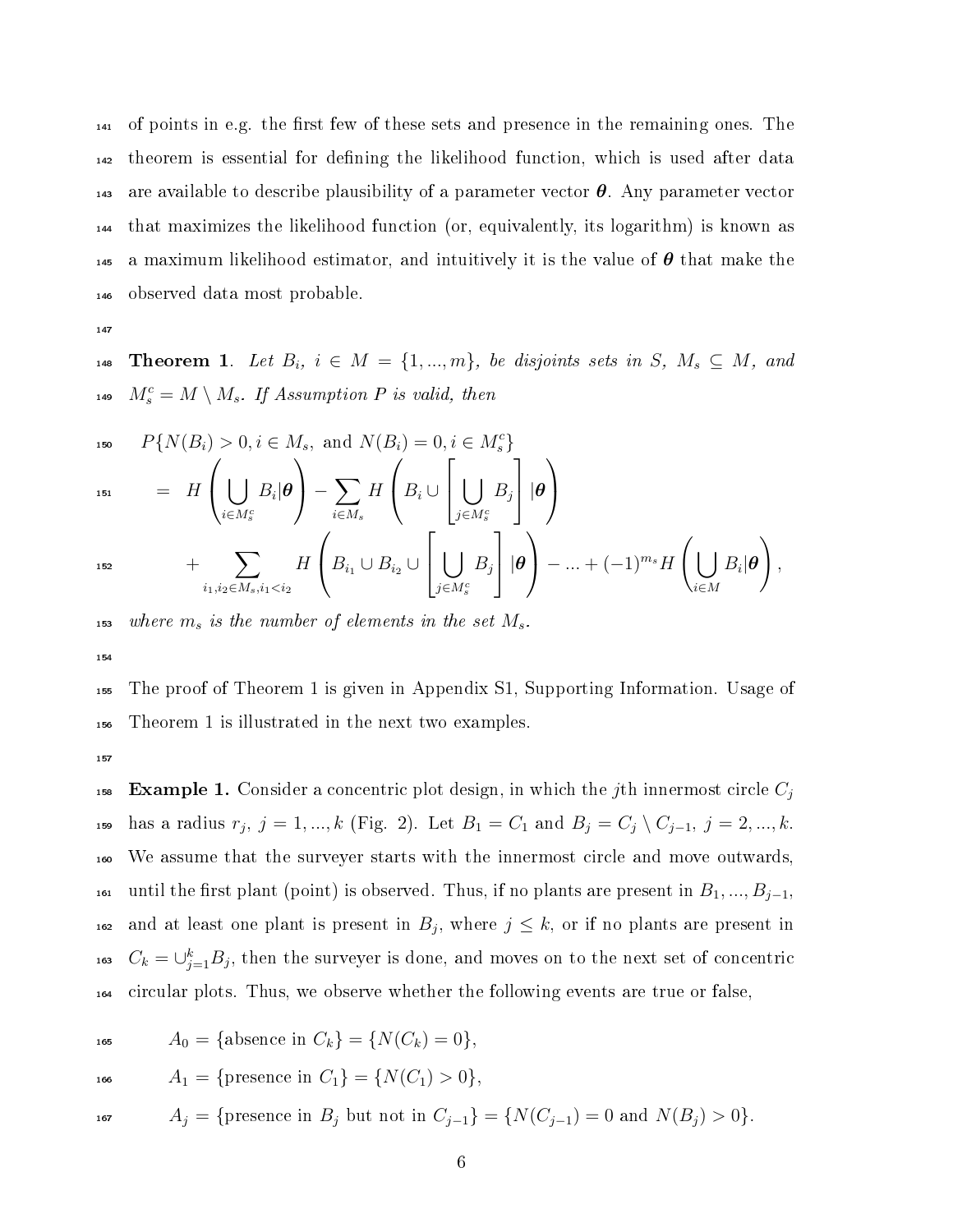<sup>168</sup> The corresponding probabilities are obtained from Theorem 1,

$$
\pi_0 = P\{A_0\} = H(C_k | \boldsymbol{\theta}),
$$

$$
\pi_1 = P\{A_1\} = 1 - H(C_1|\boldsymbol{\theta}),
$$

$$
\pi_j = P\{A_j\} = H(C_{j-1}|\boldsymbol{\theta}) - H(C_j|\boldsymbol{\theta}), \quad j = 2, ..., k.
$$

<sup>172</sup> Example 2. In this example we consider a sample plot design used for monitoring  $173$  of biodiversity in Sweden. For a list of plant species,  $P/A$  is recorded in subplots  $_{174}$  grouped into sets of nine  $0.25$  m<sup>2</sup> circular plots (Fig. 3). With such a subplot layout, 175  $C_j, j = 1, ..., 9$ , we define  $B_0 = C_1 \cup C_2 \cup C_3$ ,  $B_1 = C_4 \cup C_5$ ,  $B_2 = C_6 \cup C_7$ , and  $B_3 = C_8 \cup C_9.$  To reduce complexity we consider events defined using the  $B_i$ 's rather <sup>177</sup> than the  $C_j$ 's. For notational convenience, let  $B_{j:k} = \bigcup_{i=j}^k B_i$ . The events that we <sup>178</sup> consider are

$$
A_0 = \{ \text{absence in}
$$

180  $A_1 = \{$ presence in  $B_0$  but not in  $B_{1:3}\},\$ 

 $B_{0.3}$ ,

<sup>181</sup>  $A_2 = \{ \text{absence in } B_0 \text{ and presence in exactly one of } B_1, B_2, \text{ and } B_3 \},$ 

<sup>182</sup>  $A_3 = \{$ presence in  $B_0$  and presence in exactly one of  $B_1, B_2$ , and  $B_3\}$ ,

$$
A_4 = \{ \text{absence in } B_0 \text{ and presence in exactly two of } B_1, B_2, \text{ and } B_3 \},
$$

- <sup>184</sup>  $A_5 = \{$ presence in  $B_0$  and presence in exactly two of  $B_1, B_2$ , and  $B_3\},$
- <sup>185</sup>  $A_6 = \{ \text{absence in } B_0 \text{ and presence in each of } B_1, B_2, \text{ and } B_3 \},$
- 186  $A_7 = \{$ presence in each of  $B_0, B_1, B_2, \text{ and } B_3\}.$

187 The corresponding probabilities,  $\pi_j = P\{A_j\}, j = 0, ..., 7$ , are obtained using Theo-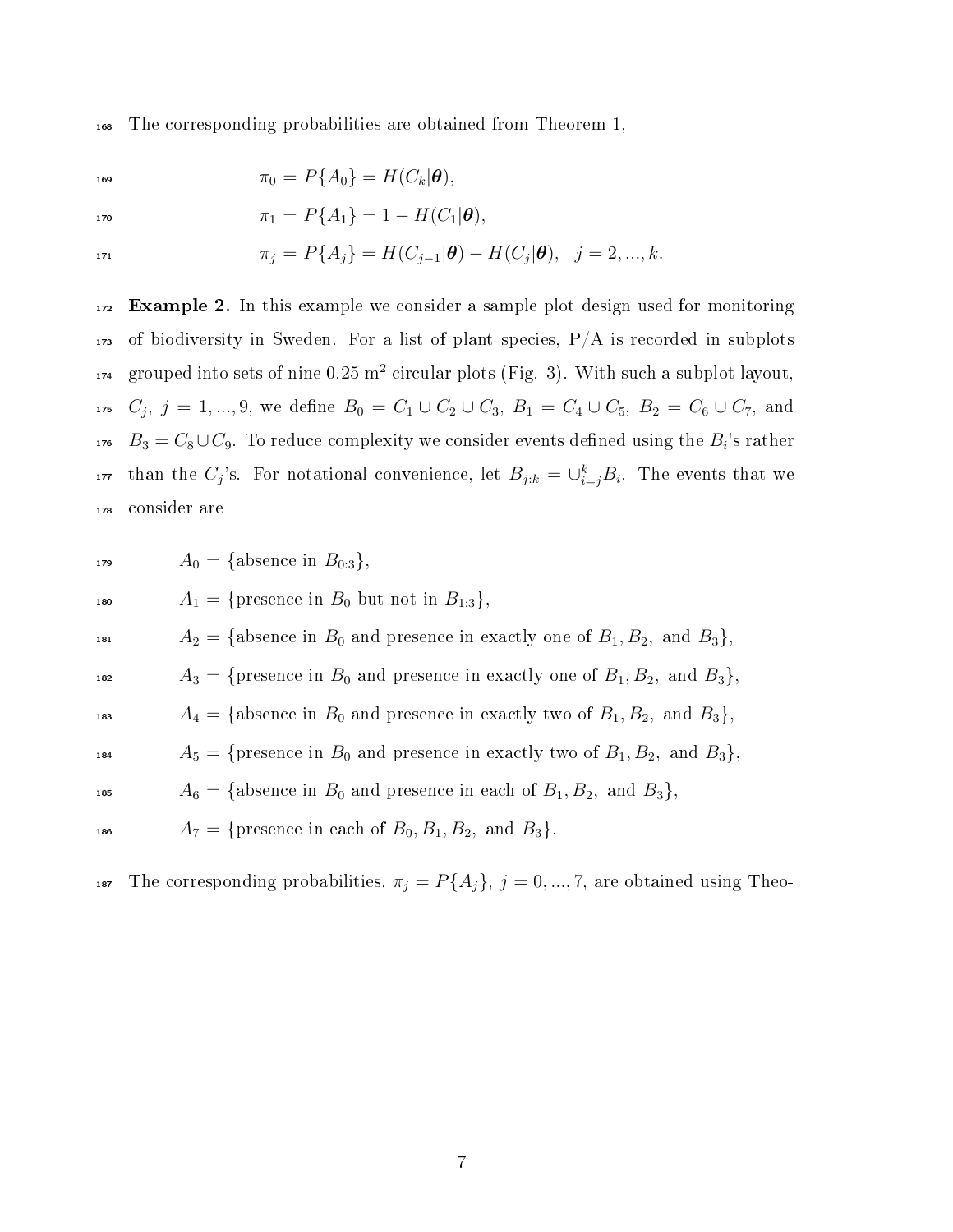<sup>188</sup> rem 1 and the fact that the process is invariant under rotations and reections,

189 
$$
\pi_0 = P\{N(B_{0:3}) = 0\} = H(B_{0:3}|\theta),
$$
  
\n190  $\pi_1 = P\{N(B_{1:3}) = 0 \text{ and } N(B_0) > 0\} = H(B_{1:3}|\theta) - H(B_{0:3}|\theta),$   
\n191  $\pi_2 = 3P\{N(B_{0:2}) = 0 \text{ and } N(B_3) > 0\} = 3(H(B_{0:2}|\theta) - H(B_{0:3}|\theta)),$   
\n192  $\pi_3 = 3P\{N(B_{2:3}) = 0, N(B_0) > 0, \text{ and } N(B_1) > 0\}$   
\n193  $= 3(H(B_{2:3}|\theta) - H(B_{0:2}|\theta) - H(B_{1:3}|\theta) + H(B_{0:3}|\theta)),$   
\n194  $\pi_4 = 3P\{N(B_{0:1}) = 0, N(B_2) > 0, \text{ and } N(B_3) > 0\}$   
\n195  $= 3(H(B_{0:1}|\theta) - 2H(B_{0:2}|\theta) + H(B_{0:3}|\theta)),$   
\n196  $\pi_5 = 3P\{N(B_3) = 0, N(B_0) > 0, N(B_1) > 0, \text{ and } N(B_2) > 0\}$   
\n197  $= 3(H(B_3|\theta) - 2H(B_{2:3}|\theta) - H(B_{0:1}|\theta) + H(B_{1:3}|\theta) + 2H(B_{0:2}|\theta) - H(B_{0:3}|\theta)),$   
\n198  $\pi_6 = P\{N(B_0) = 0, N(B_1) > 0, N(B_2) > 0, \text{ and } N(B_3) > 0\}$   
\n199  $= H(B_0|\theta) - 3H(B_{1:2}|\theta) + 3H(B_{0:2}|\theta) - H(B_{0:3}|\theta),$   
\n290  $\pi_7 = P\{N(B_0) > 0, N(B_1) > 0, N(B_2) > 0, \text{ and } N(B_3) > 0\} = 1 - \sum_{j=0}^6 \pi_j.$ 

#### <sup>201</sup> 2.2 | Estimation and hypothesis testing

 $202$  The basis for our study is to link  $P/A$  registrations with plant density through <sub>203</sub> Neyman-Scott type cluster models of plant occurrence. More specifically, focus will <sup>204</sup> be on data collected according to the sample plot designs described in Examples 1 <sup>205</sup> and 2, but our methodology can also be applied to many other sample plot designs. 206 In Example 1, assume that there are n sets of concentric circular plots,  $C_{ij}$ , 207  $i = 1, ..., n, j = 1, ..., k$ , or, in Example 2, assume that there are n sets of circular subplots,  $C_{ij}$ ,  $i = 1, ..., n$ ,  $j = 1, ..., k$ , where  $k = 9$ . Suppose that the  $C_{i\bullet} = \cup_{j=1}^{k} C_{ij}$ ,  $i = 1, ..., n$ , are so far apart that it is not unreasonable to assume that the point 210 patterns  $Z_{i'} = Y \cap C_{i'}$ , and  $Z_{i''} = Y \cap C_{i''}$ , are independent for all  $i' \neq i''$ . Let  $I_{ij}$  be the indicator of the event  $A_{ij}$ ,  $i = 1, ..., n$ ,  $j = 0, ..., m$ , where  $m = k$  in Example 1 212 and  $m = 7$  in Example 2. Note that  $\pi_j = \pi_j(\boldsymbol{\theta}), j = 0, ..., m$ , may be regarded as the 213 probabilities in the  $m+1$  cells of a multinomial distribution, and that  $n_j = \sum_{i=1}^n I_{ij}$ , <sup>214</sup>  $j = 0, ..., m$ , are the observed frequencies in these cells.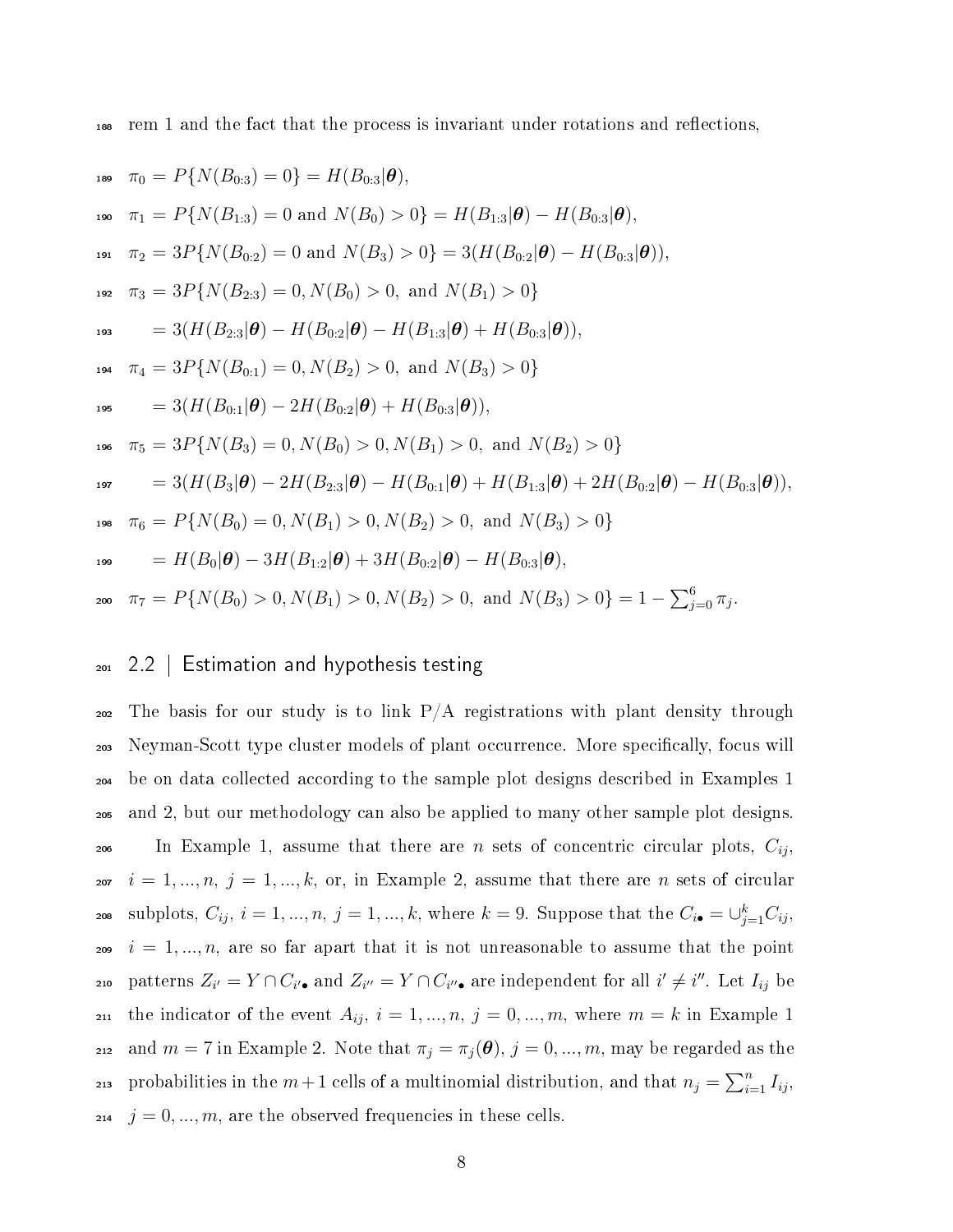215 Denote the true value of  $\theta$  by  $\theta_0$ . The objective is to estimate  $\theta_0$  on the basis of 216 the observed frequencies,  $n_j, j = 0, ..., m$ . Under Assumption P, the log-likelihood <sup>217</sup> function for this problem is proportional to

$$
l(\boldsymbol{\theta}) = \sum_{j=0}^{m} n_j \log \pi_j(\boldsymbol{\theta}), \qquad (2)
$$

and the maximum likelihood estimator of  $\theta_0$ , denoted  $\hat{\theta} = (\hat{\tau}, \hat{\lambda}, \hat{\gamma})$ , is defined as a 220 θ-value in  $\Theta = {\theta = (\tau, \lambda, \gamma) : \tau, \lambda, \gamma > 0}$  that maximizes  $l(\theta)$ . Sufficient conditions 221 under which the maximum likelihood estimator  $\hat{\theta}$  is consistent and asymptotically <sup>222</sup> normally distributed are given in Rao (1973, Section 5e.2). It should be noted, 223 however, that these conditions may be violated if  $H(B|\theta)$  in (1) is not smooth enough 224 as a function of  $\gamma$ ; see Rao (1973) for details. For example, for asymptotic normality, 225  $H(B|\theta)$  is not smooth enough if it fails to have first-order partial derivatives which 226 are continuous at  $\theta_0$ .

227 The maximum likelihood estimator of the density of the process is  $\hat{\tau} \hat{\lambda}$ , and for <sup>228</sup> constructing a condence interval for the density we argue as follows. Assuming that 229 the information matrix  $I(\boldsymbol{\theta}) = (i_{rs}(\boldsymbol{\theta}))$ , given by

$$
i_{rs}(\boldsymbol{\theta}) = \sum_{j=0}^{m} \frac{1}{\pi_j(\boldsymbol{\theta})} \frac{\partial \pi_j(\boldsymbol{\theta})}{\partial \theta_r} \frac{\partial \pi_j(\boldsymbol{\theta})}{\partial \theta_s}
$$

231 where  $\theta_1 = \tau$ ,  $\theta_2 = \lambda$ , and  $\theta_3 = \gamma$ , is non-singular at  $\boldsymbol{\theta}_0 = (\tau_0, \lambda_0, \gamma_0)$ , let  $i^{rs}(\boldsymbol{\theta}_0)$ ,  $r, s =$ 232 1, 2, 3, denote the elements of the inverse to the matrix  $I(\theta_0)$ . By the asymptotic 233 normality of  $\hat{\theta}$ , i.e., that

$$
\sqrt{n}(\hat{\boldsymbol{\theta}} - \boldsymbol{\theta}_0) \stackrel{D}{\longrightarrow} N(0, [I(\boldsymbol{\theta}_0)]^{-1}),
$$

<sup>235</sup> and the delta method (e.g. Lehmann, 1999), we have

$$
\mathsf{1}_{236} \quad \sqrt{n} \left( \log \hat{\tau} + \log \hat{\lambda} - \log \tau_0 - \log \lambda_0 \right) \stackrel{D}{\longrightarrow} N \left( 0, \frac{i^{11}(\boldsymbol{\theta}_0)}{\tau_0^2} + \frac{i^{22}(\boldsymbol{\theta}_0)}{\lambda_0^2} + \frac{2i^{12}(\boldsymbol{\theta}_0)}{\tau_0 \lambda_0} \right),
$$

<sup>237</sup> and this result together with yet another application of the delta method yield

$$
\sqrt{n}\left(\hat{\tau}\hat{\lambda}-\tau_0\lambda_0\right)\stackrel{D}{\longrightarrow}N\left(0,i^{11}(\boldsymbol{\theta}_0)\lambda_0^2+i^{22}(\boldsymbol{\theta}_0)\tau_0^2+2i^{12}(\boldsymbol{\theta}_0)\tau_0\lambda_0\right).
$$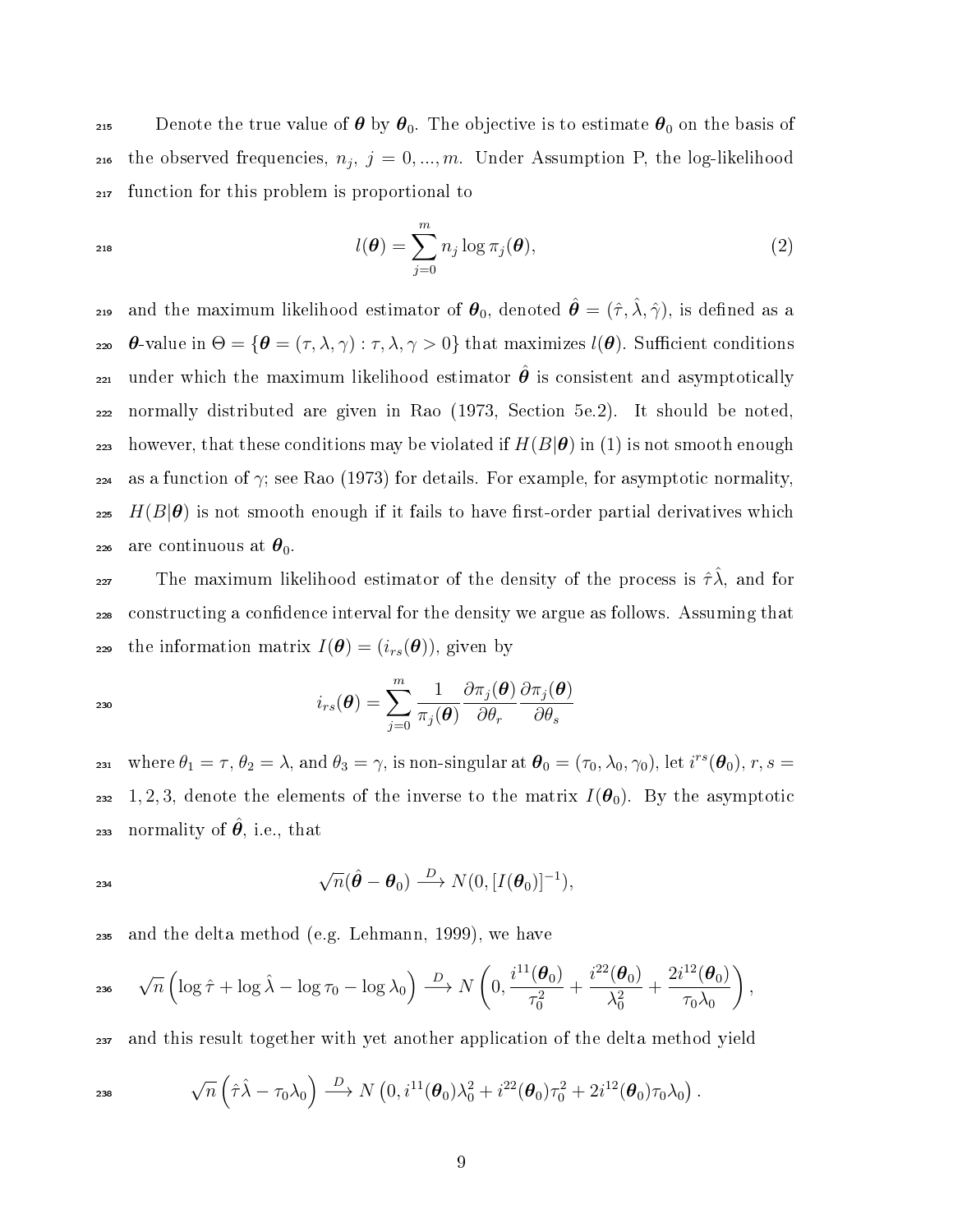239 Thus, an approximate 95% confidence interval for the density  $\tau_0\lambda_0$  of the cluster <sup>240</sup> process is given by

$$
\hat{\tau}\hat{\lambda} \pm 1.96\sqrt{\frac{i^{11}(\hat{\boldsymbol{\theta}})\hat{\lambda}^2 + i^{22}(\hat{\boldsymbol{\theta}})\hat{\tau}^2 + 2i^{12}(\hat{\boldsymbol{\theta}})\hat{\tau}\hat{\lambda}}{n}}.
$$
\n(3)

 $242$  Corresponding approximate 95% confidence intervals for the individual parameters <sup>243</sup> are given by

$$
\hat{\theta}_r \pm 1.96 \sqrt{\frac{i^{rr}(\hat{\theta})}{n}}, \quad r = 1, 2, 3,
$$
\n(4)

245 where, again,  $\theta_1 = \tau$ ,  $\theta_2 = \lambda$ , and  $\theta_3 = \gamma$ .

 The above results assume that Assumption P is valid. For this reason it is of interest to assess whether or not our cluster model assumption holds true. For doing <sup>248</sup> this, one may use the  $\chi^2$  goodness of fit statistic for a multinomial distribution (e.g. Bishop, Fienberg, & Holland 2007). The statistic is defined as

$$
\chi^2 = n \sum_{j=0}^{m} \frac{(p_j - \hat{\pi}_j)^2}{\hat{\pi}_j} \tag{5}
$$

<sup>251</sup> where  $p_j = n_j/n$  and  $\hat{\pi}_j = \pi_j(\hat{\theta})$ . Under the null hypothesis that the cluster process 252 model is valid, the statistic is asymptotically  $\chi^2$ -distributed with  $m-3$  degrees of <sup>253</sup> freedom (Bishop, Fienberg, & Holland 2007). If the statistic is improbably large 254 according to that  $\chi^2$  distribution, then one rejects the null hypothesis.

### <sup>255</sup> 2.3 | Computational issues

 Analytic expressions for maximum likelihood estimators in complex models are usu- ally not easily available, and numerical methods are needed for maximizing log- likelihood functions. In addition, numerical methods are needed for computing <sup>259</sup> the  $H(B|\theta)$  function in (1), on which the probabilities  $\pi_j(\theta)$  and the likelihood 260 functions are based. For the Thomas process, the inner integral in  $H(B|\theta)$ , i.e.  $F_{\gamma,x}(B) = \int_B f(t-x|\gamma)dt$ , may be computed using an efficient numerical method  $_{262}$  described in DiDonato & Jarnagin (1961), which is implemented in, for example. the pmvnEll function in the package shotGroups (Wollschlaeger, 2017) written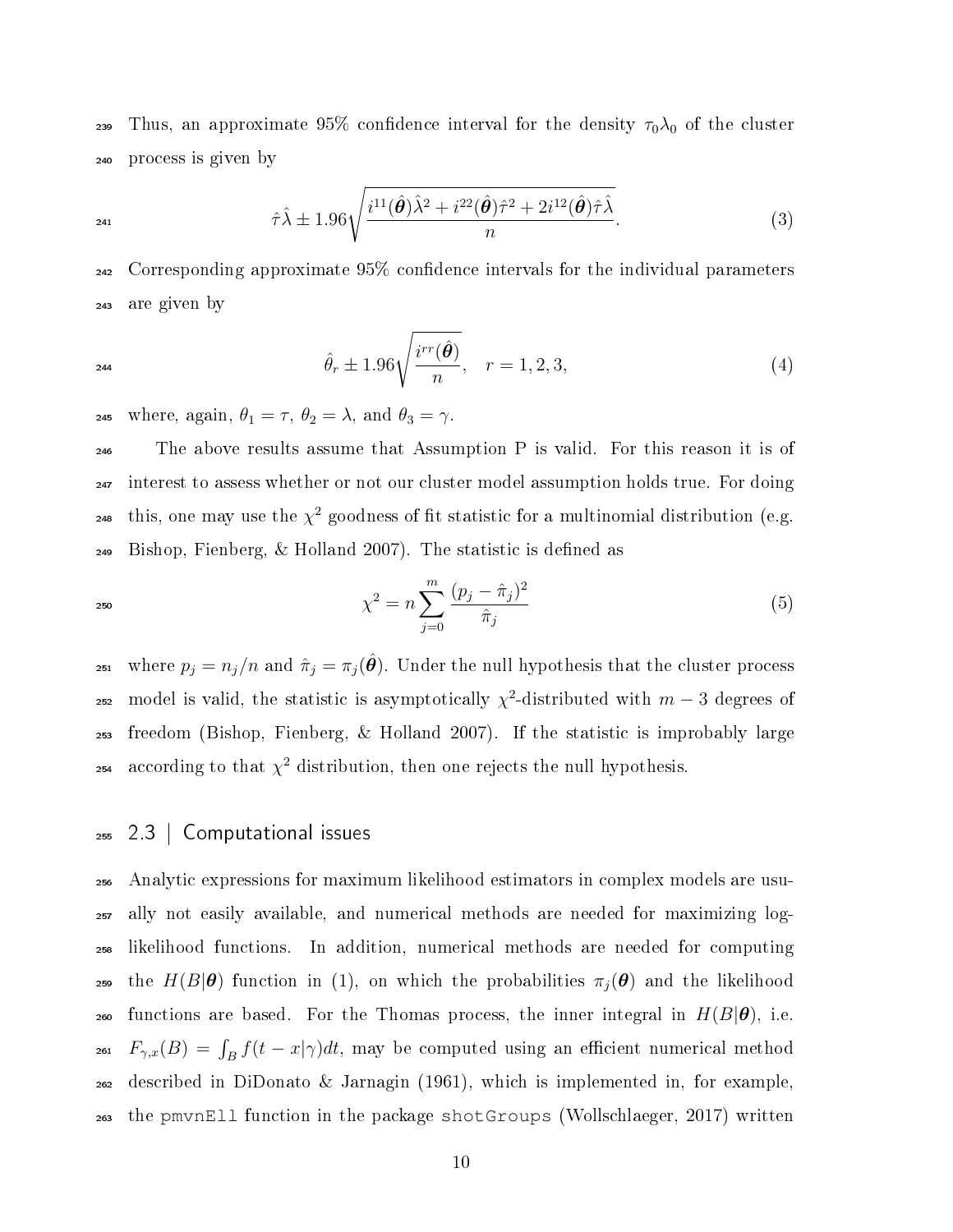for use in R (R Core Team, 2019). If the point process is a Matérn cluster process, 265  $F_{\gamma,x}(B)$  may be computed analytically (Appendix S2).

266 For computing the outer integral in  $H(B|\theta)$  we used the polyCub. SV function in the R package polyCub (Meyer & Held, 2014, Supplement B), which is based on the product Gauss cubature as proposed by Sommariva & Vianello (2007). In polyCub.SV, the number of cubature points may be modied via the argument nGQ. It defaults to 20. Increasing the number of points increases the accuracy of the computation of the log-likelihood value but also increases the computation time. In R, there are several numerical procedures for maximizing log-likelihood func- tions. We used the general-purpose optimization routine constrOptim, which im- plements, among others, the Nelder-Mead and the BFGS algorithms, and with which 275 one may maximize the log-likelihood subject to the constraints that  $\tau, \lambda, \gamma > 0$ . The BFGS algorithm, which is a quasi-Newton method, uses both log-likelihood function values and gradients to build up a picture of the three-dimensional surface to be maximized, while the Nelder-Mead algorithm uses only values of the log-likelihood function. We have tried both algorithms and found that BFGS is somewhat faster and therefore preferred for computing estimates.

### $_{281}$  2.4 | Case examples

2.4.1 | A Monte Carlo study

283 Since the inner integral of  $H(B|\theta)$  in (1) may be computed analytically for the Matérn cluster process, we considered this particular process in our Monte Carlo study. Realisations of the Matérn cluster process were generated with the rMatClust algorithm in the spatstat package (Baddeley, Rubak, & Turner 2016) 287 and maximum likelihood estimates of  $\theta_0$  were obtained based on concentric plot de-288 sign data with  $r_j = 0.1, j = 1, ..., k$ , and  $k = 10$  (see Example 1).

<sup>289</sup> In total, we studied eight different cases, where the cases refer to various parame- ter setups. For each case, we generated 1000 replications of the process, and for each <sup>291</sup> such replication we computed the maximum likelihood estimate of  $\theta_0$  (Appendix S3),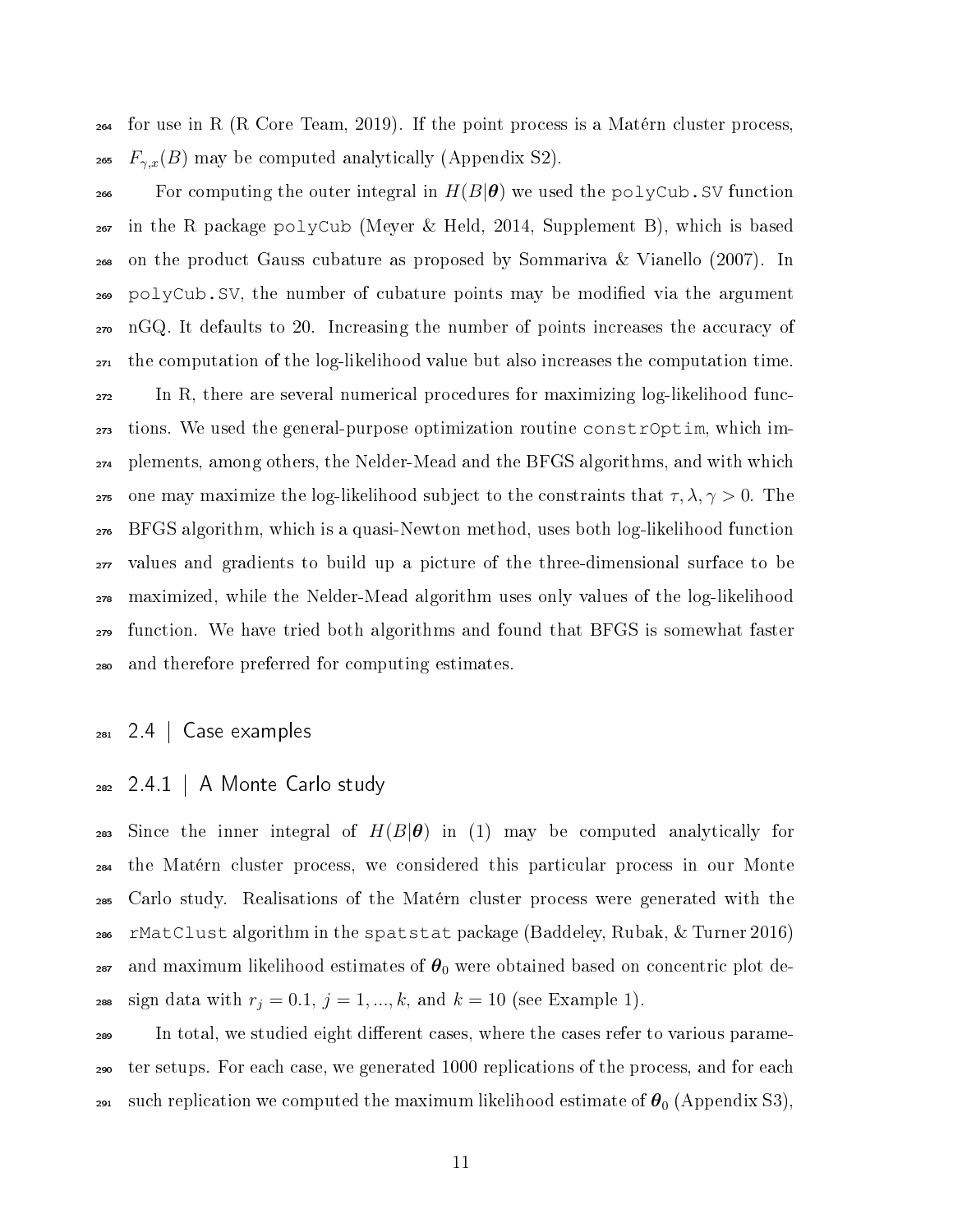292 performed the  $\chi^2$  goodness of fit test (5), and computed the confidence intervals (3) 293 and (4). Based on the replicate estimates of  $\theta_0$ , we estimated the median and the 294 mean of the estimators of the individual parameters  $(\tau, \lambda, \text{ and } \gamma)$  and the density  $\tau \lambda$  of the Matérn cluster process, for each case considered. Based on the same replicate estimates, we computed actual condence levels (ACLs) and median lengths of the <sup>297</sup> confidence intervals, as well as actual significance levels (ASLs) of the  $\chi^2$  goodness <sub>298</sub> of fit test. In this study, the nominal confidence level and the nominal significance level were taken to be 95% and 5%, respectively.

# 300 2.4.2 | P/A data from environmental monitoring

 The National Inventory of Landscapes (NILS) is a nation-wide environmental moni-302 toring programme with 631 permanent sample units  $(5 \times 5 \text{ km}^2)$  that form a random systematic grid across Sweden (Esseen, Glimskär, Ståhl, & Sundquist 2007). The programme started in 2003 and includes eld inventory (and aerial photo interpre- tation) of permanent sample plots in all types of terrestrial environments. Field <sup>306</sup> sampling is conducted every fifth year in circular plots of different sizes depending on the measured parameters (Ståhl et al., 2011). NILS provides an infrastructure for other monitoring and research programmes that need basic landscape data. Data for this study were obtained from three monitoring projects associated with NILS. These projects use the same method of collecting P/A-data of plants in 9 subplots (Fig. 3), whereas the original NILS methodology only includes 3 subplots per plot. <sup>312</sup> The first part of the data was obtained from a monitoring programme on semi- natural grassland, pastures and meadows, where data were collected in randomly selected grasslands within NILS sample units that earlier have been identied in a national inventory (Jordbruksverket, 2005). The second part was obtained from monitoring of terrestrial habitats (MOTH) under the European Habitats Directive (Gardfjell, Hagner, Adler, & Forsman, unpubl.), and the third part from regional monitoring of grasslands and wetlands (Rygne, 2009). All data were collected dur- ing 2009-2013. From the combined data set only plots classied as pastures and grasslands were included. To minimize variation in conditions further, the sample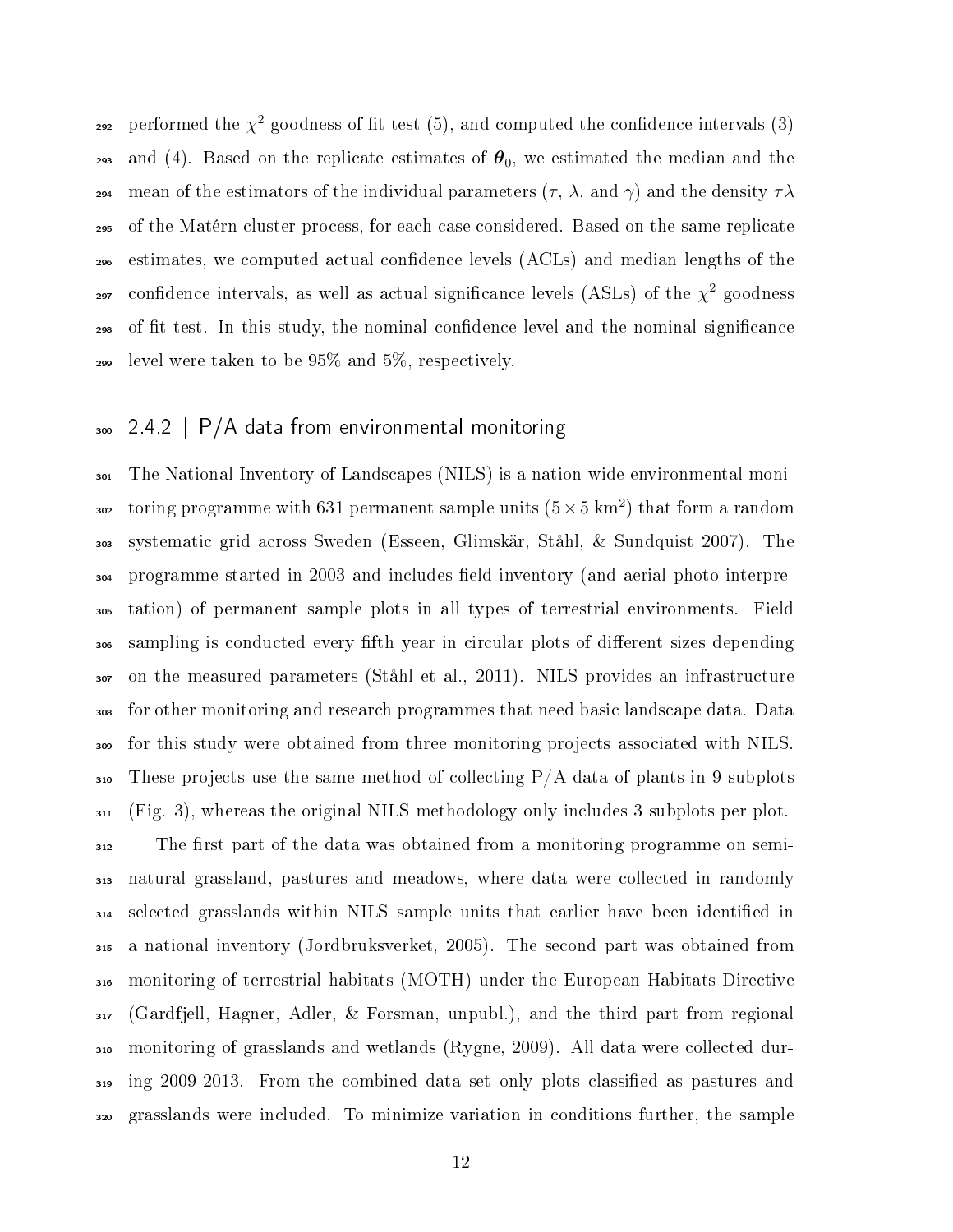was restricted to strata 1-5 (Fig. 4), where most grassland plants have their main distribution in Sweden. Only subplots with a tree cover less than  $50\%$  were used. Fi- $_{323}$  nally, only plots with a complete set of P/A data for all nine subplots were included  $_{324}$  for analysis  $(n = 2109)$ .

 As in Ståhl et al. (2017), the theory assumes that plant occurrences on a subplot are registered whenever a predetermined reference point of a plant is located on the subplot. However, registrations of presences were made if any part of a plant was located on a subplot, and therefore we made a correction by adding a presumed average plant radius to each subplot radius in the calculations. The presumed radius of a plant was set to 10 cm, except for Scorzonera humilis, where it was set to 12 cm.

RESULTS

### 3.1 | The Monte Carlo study

 Following the setup of the Monte Carlo study of the concentric plot design for the Matérn cluster process described in Section 2.4.1, we studied eight different cases. In most cases (Cases 1 to 6), the estimators showed no or very little bias, except for 337 the mean cluster size  $\lambda$  and the density  $\tau\lambda$  of the Matérn cluster process, where the estimators tended to have a small upward mean-bias (Table 1). Also, in all these cases, the ACLs and ASLs were close or quite close to their respective nominal levels (Tables 1 and 2), and, as illustrated in Fig. 5 for Case 6, the estimators tended to  $_{341}$  be approximately normally distributed. The standard errors of the estimates of  $\tau$ ,  $\lambda$ , and  $\gamma$  and the median lengths of the corresponding confidence intervals increased with increasing values of the respective corresponding true parameters (Table 1).

 $\frac{344}{4}$  In the last two cases (Cases 7 and 8), the density  $\tau$  of the parent process and the 345 cluster radius  $\gamma$  were relatively large, and the estimators of  $\gamma$  and  $\tau\lambda$  showed only a 346 small upward mean-bias (Table 1). The estimators of  $\tau$  and  $\lambda$  were, however, more  $_{347}$  heavily mean-biased (and median-biased). In addition, the ACLs for  $\lambda$  and  $\gamma$  were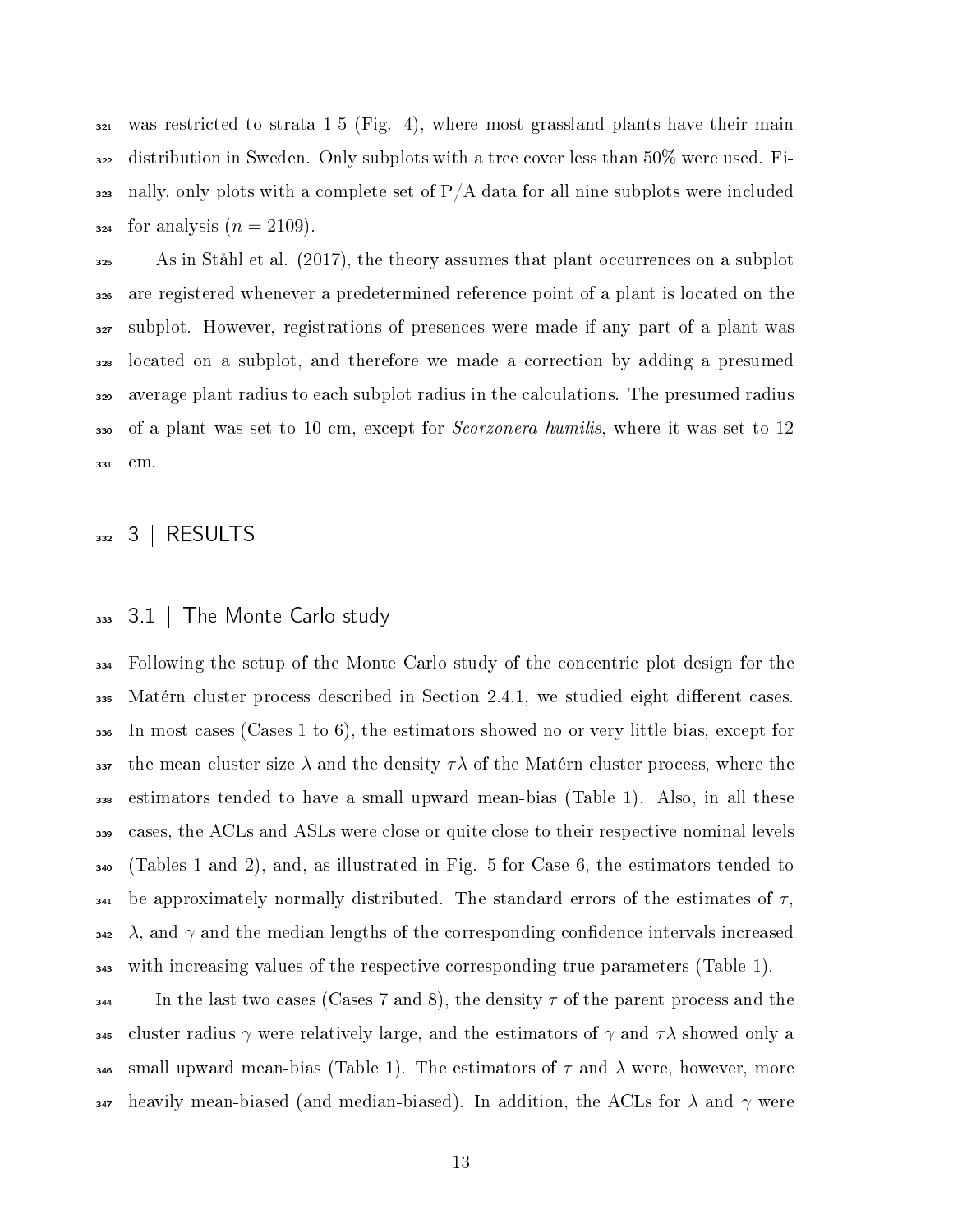notably lower than the nominal level. The was noticed also for the ASLs (Table 2). In both Cases 7 and 8, the estimators had notably skewed distributions, except for 350 the estimator of the density  $\tau\lambda$  (the histograms in Fig. 6 illustrates this for Case 7).  $\frac{351}{10}$  In comparison with Cases 1-6, the sample size n in Cases 7 and 8 needed to be larger before the asymptotic properties kicked in. For these latter two cases, results for  $n = 10,000$  are presented in Tables 3-4 and Fig. 7. The histograms for  $\hat{\lambda}$  and  $\hat{\gamma}$  for Case 7 (Fig. 7) still show some skewness and some of the estimators in Table 3 still have some small upward mean-biases, but in comparison with the corresponding 356 results for  $n = 2000$  (Tables 1-2 and Fig. 6) the results were much improved.

## $357$  3.2 | P/A data from environmental monitoring

<sup>358</sup> In Table 5, the empirical results based on monitoring data are presented for three  $\frac{359}{100}$  different plant species. The p-value for the goodness of fit test of the Matérn cluster <sup>360</sup> process assumption is given for each species. It can be observed that two of the <sup>361</sup> species, Leucanthemum vulgare and Scorzonera humilis, passed the goodness of fit <sup>362</sup> test. For the chi-square approximation to be valid, a common rule of thumb is that 363 (estimated) expected frequencies,  $n\hat{\pi}_i,~i=0,...,7,$  should be at least  $5.$  Therefore,  $364$  when we performed the goodness of fit test for L. vulgare and S. humilis, category 365  $i = 4$  was merged with  $i = 6$  and category  $i = 5$  with  $i = 7$ , and, for *Pimpinella* 366 saxifraga, category  $i = 4$  was merged with  $i = 6$ .

 The Monte Carlo study in the previous subsection suggests that the proposed estimation method works well when the sampling distributions of the parameter estimators are symmetric or mildly skewed. To check whether this holds true or not for the L. vulgare data, we applied the bootstrap (e.g. Davison & Hinkley, 1997). That is, bootstrap samples of size n, with replacement, were drawn from the original sample of n sets of subplots, and estimates of parameters were computed for each <sub>373</sub> bootstrap sample. The resulting histograms are shown in Fig. 8. The "bootstrap 374 distributions" for the density of the parent process, the mean cluster size, and the density of the Matérn cluster process had only mild skewness, suggesting that the 376 estimators  $\hat{\tau}$ ,  $\hat{\lambda}$ , and  $\hat{\tau}\hat{\lambda}$  are nearly unbiased. The same conclusion was drawn for S.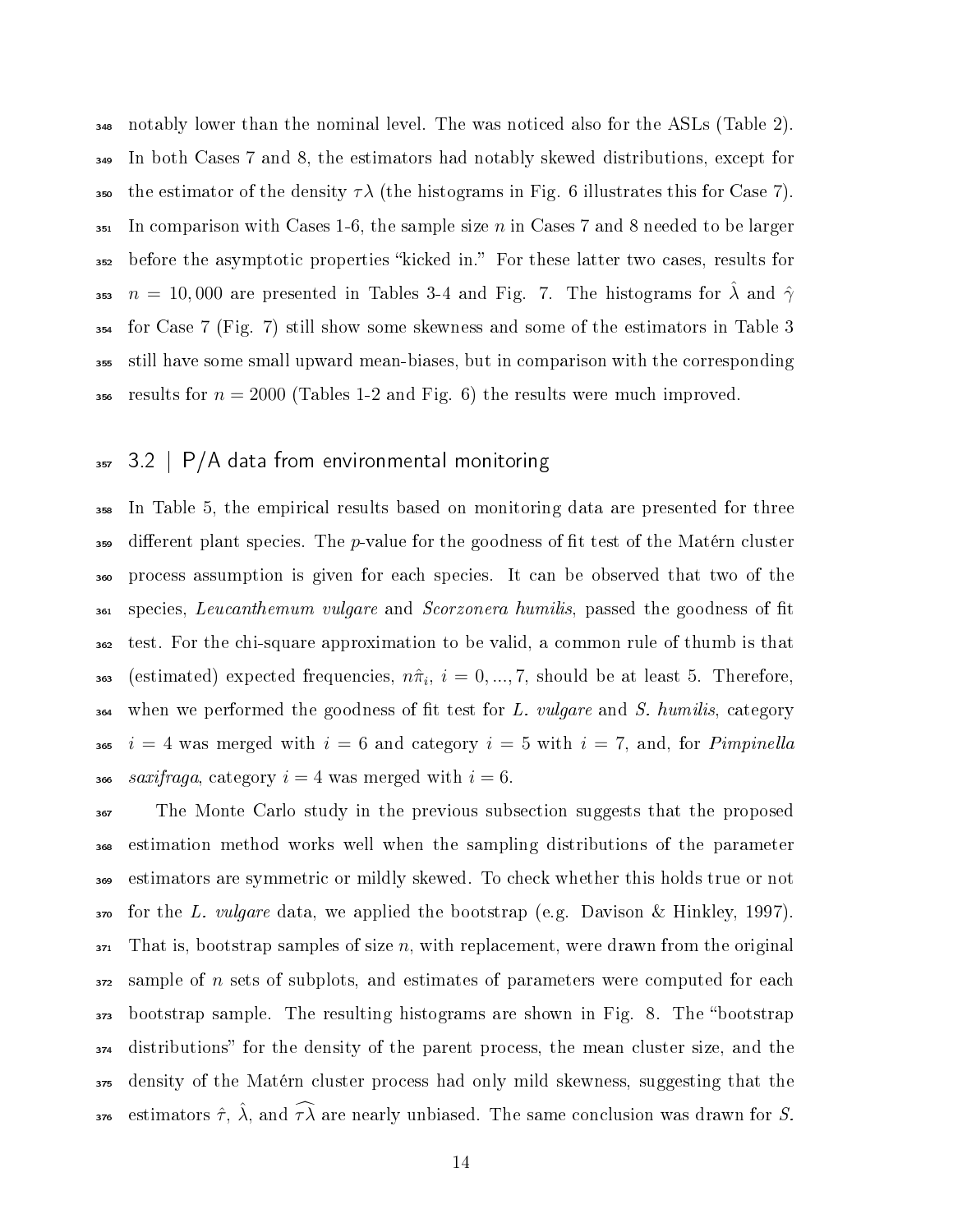### 4 | DISCUSSION

 $\frac{379}{4}$  Elzinga, Salzer, & Willoughby (1998) argue that the key advantages of P/A sampling are that no special skills are required (anyone who can recognize the species 381 can do the monitoring) and that the monitoring requires very little time." On the other hand, a signicant drawback of the method is that it does not generally provide information on plant density, although some authors have studied this problem under simple point pattern models such as the HPPP model (e.g. Fisher, 1934; Ståhl et 385 al., 2017). In this study, we develop new theory for linking  $P/A$  data with plant density, and extend previous work to Neyman-Scott type cluster models such as the Matérn and Thomas cluster processes. For practical purposes, this is of importance, since plants typically form clusters of varying scales of patterns across the landscape (Bonham, 2013), which can not be modeled using HPPP models.

 In addition to deriving a maximum likelihood estimator of plant density, we suggest a corresponding condence interval for the plant density. Both the estimator 392 and the confidence interval rely on model assumptions, and may fail when the model 393 is incorrect. For this reason we propose a  $\chi^2$  goodness of fit test for testing if the P/A data fits the assigned cluster process model. A simulation study shows that the suggested estimator, condence interval, and test work well when using a  $\frac{396}{100}$  suitable plot design together with a large enough sample size n for various clustered populations. Our simulations indicate that a sample size is large enough when the sampling distributions of the parameter estimators are symmetric or mildly skewed. To check whether this holds true or not in a practical application, bootstrap may be used to estimate the sampling distributions (e.g. Davison & Hinkley, 1997).

 Although the proposed approach for estimating plant density may be imple- mented for a large range of species, we recognize that this may imply signicant analytical work. Hence, we believe that a good starting point is to focus on a few focal species, such as invasive species or threatened species. For these, the popula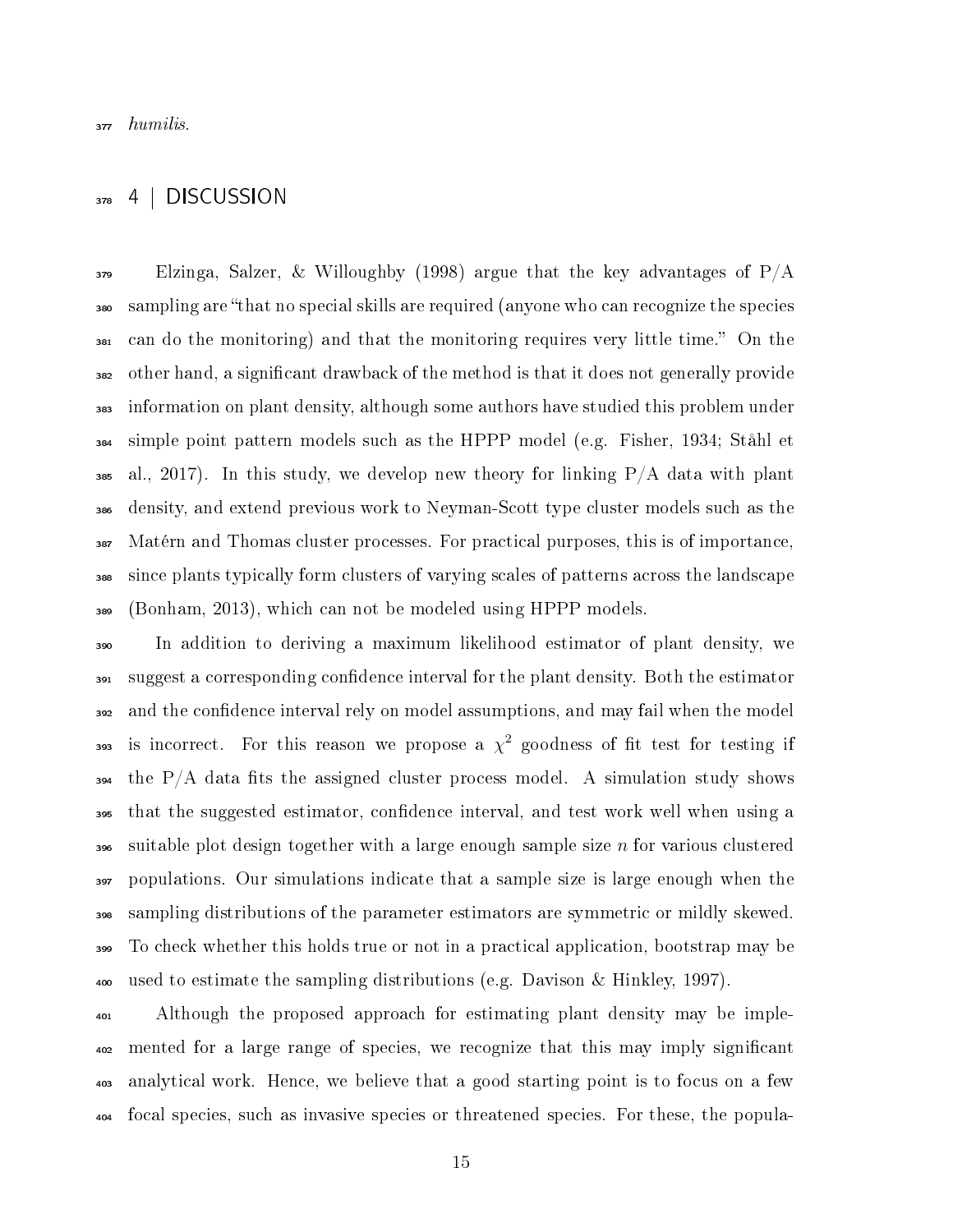tion size (density) is of particular interest to estimate and follow. We recommend using a Matérn cluster model initially, unless the nature of the data clearly suggests another choice. The main reason is that its implementation requires less numerical integration than for other Neyman-Scott type cluster models.

 The impact of deviations from the model assumptions is an important topic for further studies, as well as extensions to inhomogeneous cluster point processes that allow the density of the process to be location dependent. The latter may be obtained by allowing model parameters to depend on covariate information. Of particular interest here are the cleverly constructed inhomogeneous Neyman-Scott processes in Waagepetersen (2007), with special cases such as the inhomogeneous Matérn and Thomas cluster processes (Baddeley, Rubak, & Turner, 2016). Stratied approaches may also be used. Here the strata may be those dened in the sampling design, or post-strata based on land use or land cover categories, or more advanced schemes employing several sources of information available wall-to-wall for the study area (e.g. Saarela et al., 2015).

 Another important topic for further studies is to explore different  $P/A$  sampling <sup>421</sup> designs and to find designs and plot sizes that will yield estimators of plant density  $_{422}$  with as high precision as possible, given that the design is cost-efficient, reliable, and good enough for practical purposes. For example, a plot design with relatively small plot sizes suitable for one species may not be appropriate for another species with <sup>425</sup> different density. Both theoretical and empirical studies in this direction are needed. A promising candidate for  $P/A$  sampling that enables modeling of cluster point processes is the concentric plot design discussed in this paper. Another appealing  $_{428}$  possibility is P/A sampling of equally sized quadratic field plots, grouped into sets 429 of  $2 \times 2$  contiguous quadrats (cf. Morrison, Le Brocque, & Clarke, 1995).

## 430 | AUTHORS' CONTRIBUTIONS

 M.E. conceived the idea, designed the analysis methodology, and conducted the 432 analyses; G.S. contributed with expertise in field inventories and  $P/A$  sampling; S.S.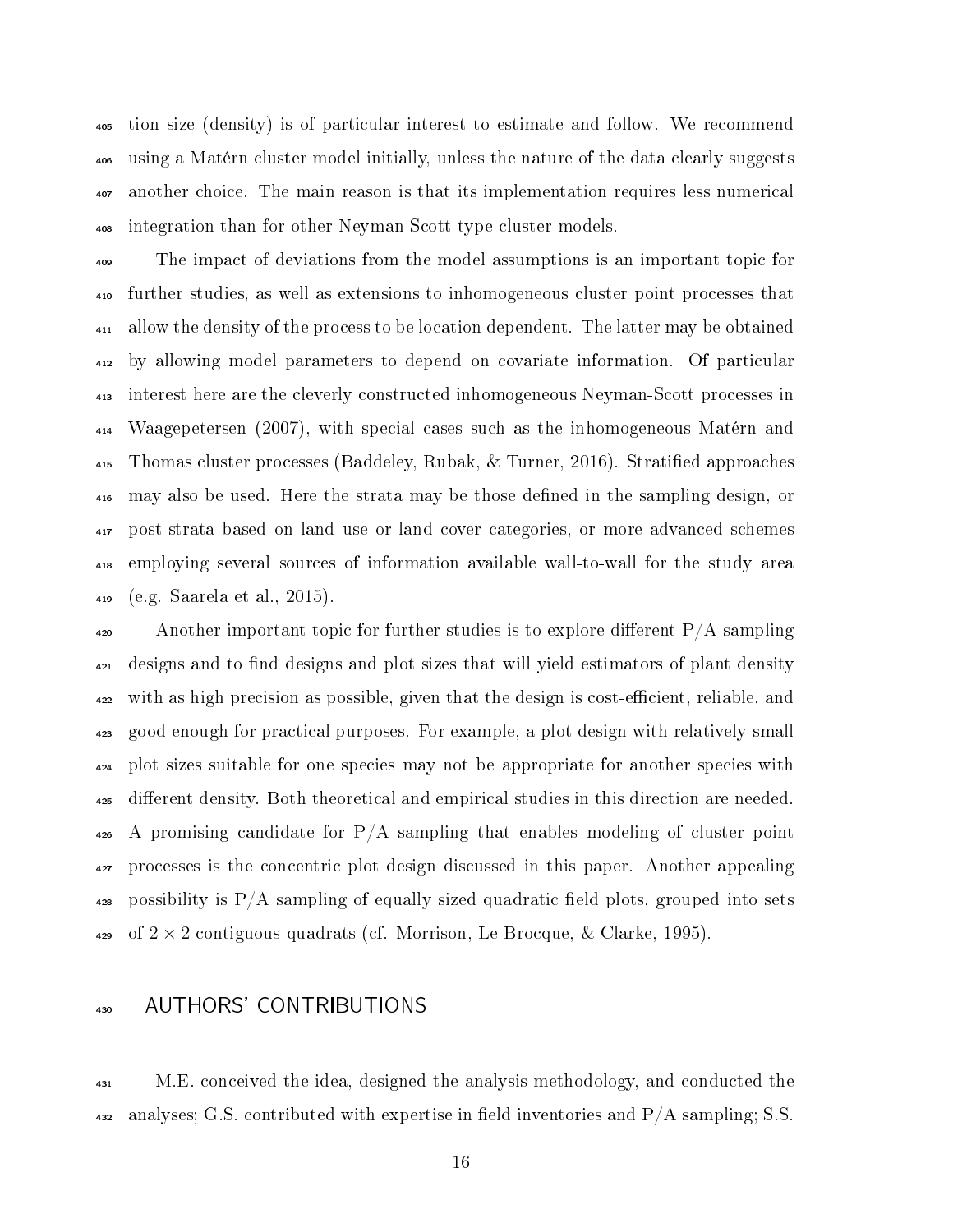retrieved the data from projects integrated with the National Inventory of Land- scapes (NILS) and contributed to the analysis with NILS knowledge; P.A.E. and B.G.J. contributed with the ecological perspectives underlying the analyses; A.G. contributed to the statistical methodology. All authors contributed to writing the <sup>437</sup> article and the literature review. The final version of the article has been approved by all authors.

## 439 | ACKNOWLEDGEMENTS

<sup>440</sup> We acknowledge the financial support from the Swedish Research Council. The NILS programme is mainly funded by the Swedish Environmental Protection Agency.

### 442 | DATA ACCESSIBILITY

 Upon acceptance of the paper, we intend to archive our empirical data at the Dryad Digital Repository.

### | References

- 446 Arrhenius, O. (1921). Species and area. Journal of Ecology,  $9, 95-99$ . doi:  $10.2307/2255763$
- Baddeley, A., Rubak, E., & Turner, R. (2016). Spatial point patterns: Methodology and applications with R. Boca Raton, FL: CRC Press.
- Bartlett, M.S. (1935) Appendix in Blackman, G.E. 1935. A study by statistical methods <sup>450</sup> of the distribution of species in grassland associations. Annals of Botany, 49, 749–777. doi: 10.1093/oxfordjournals.aob.a090534
- Bishop, Y. M., Fienberg, S. E., & Holland, P. W. (2007). Discrete multivariate analysis: Theory and practice. New York, NY: Springer Science & Business Media.
- Bonham, C. D. (2013). Measurements for terrestrial vegetation (2nd ed.). New York, NY: John Wiley & Sons.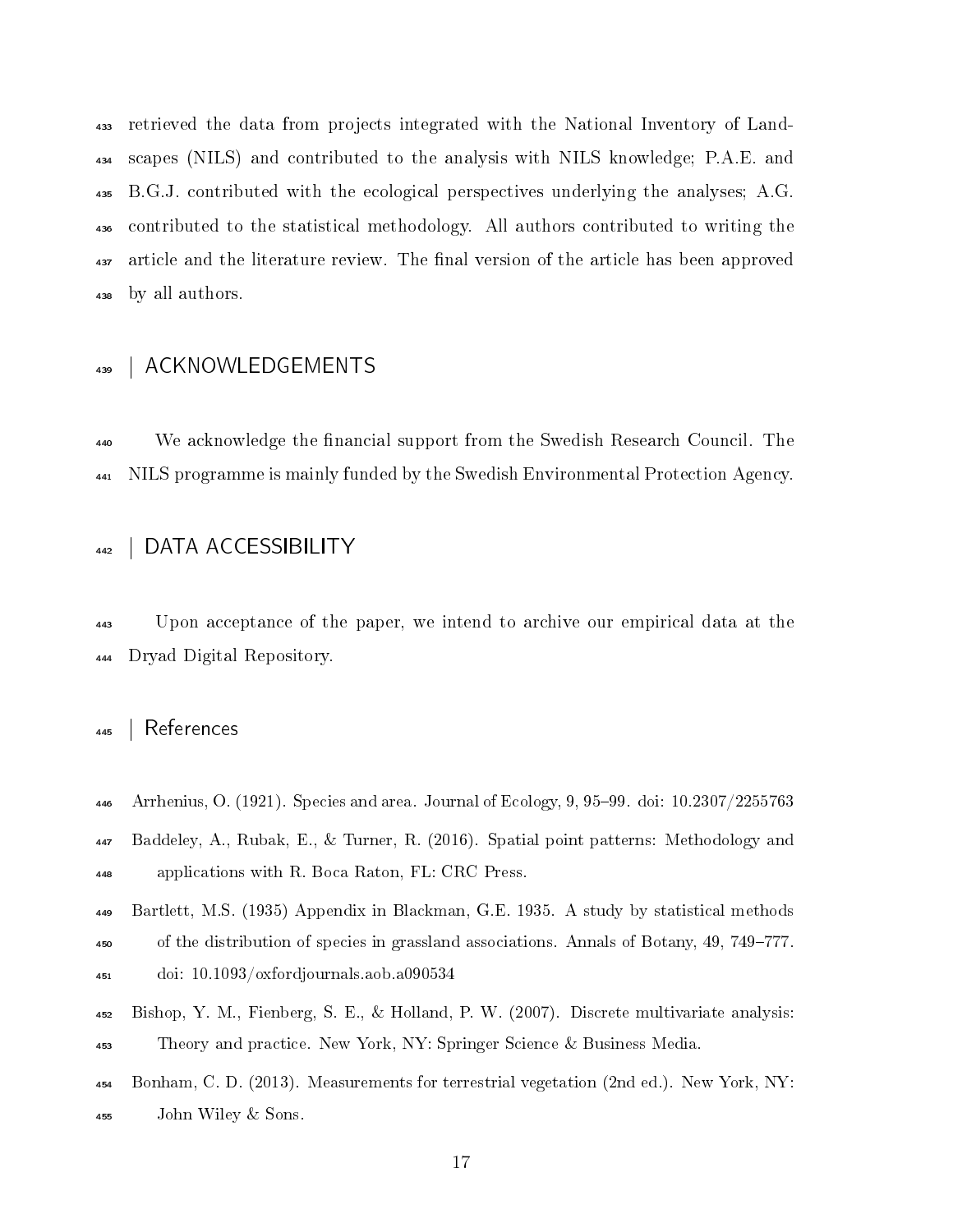- 456 Bråkenhielm, S., & Liu, Q. (1995). Comparison of field methods in vegetation monitoring.
- $\frac{457}{457}$  Water, Air and Soil Pollution, 79, 75–87. doi: 10.1007/BF01100431
- Daley, D. J., & Vere-Jones, D. (2008). An introduction to the theory of point processes (2nd ed.). New York, NY: Springer-Verlag.
- Davison, A. C., & Hinkley, D. V. (1997). Bootstrap methods and their application. Cam-bridge: Cambridge University Press.
- DiDonato, A. R., & Jarnagin, M. P. (1961). Integration of the general bivariate Gaussian 463 distribution over an offset circle. Mathematics of Computation, 15, 375–382. doi: 10.1090/S0025-5718-1961-0129116-8
- Diggle, P. J. (1978). On parameter estimation for spatial point processes. Journal of the 466 Royal Statistical Society, Series B, 40, 178-181.
- Elzinga, C. L., Salzer, D. W., & Willoughby, J. W. (1998). Measuring and monitoring plant populations. BLM Technical Reference 1730-1. BLM National Applied Resource Sciences Center. Denver, Colorado.
- Esseen, P.-A., Glimskär, A., Ståhl, G., & Sundquist, S. (2007). Field instruction for the national inventory of the landscape in Sweden, NILS. Swedish University of Agricultural Sciences, Department of Forest Resource Management, Umeå, SE.
- Fisher, R. A. (1934). Statistical Methods for research workers (5th ed.). Edinburgh: Oliver & Boyd.
- $_{475}$  Gallegos-Torell,  $\AA$ ., & Glimskär, A. (2009). Computer-aided calibration for visual es- timation of vegetation cover. Journal of Vegetation Science, 20, 973983. doi: 10.1111/j.1654-1103.2009.01111.x
- Gardfjell, H., Hagner, Å., Adler, S., & Forsman, H. (unpublished). Habitat Inven- tory by Aerial Photo Interpretation in MOTH Terrestrial and Seashore Inventory. www.slu.se/en/Collaborative-Centres-and-Projects/moth/.
- Gelfand, A. E., & Shirota, S. (2018). Preferential sampling for presence/absence data and for fusion of presence/absence data with presence-only data. arXiv:1809.01322v1 [stat.ME].
- Groom, G., Mücher, C. A., Ihse, M., & Wrbka, T. (2006). Remote sensing in landscape ecology: experiences and perspectives in a European context. Landscape Ecology, 21,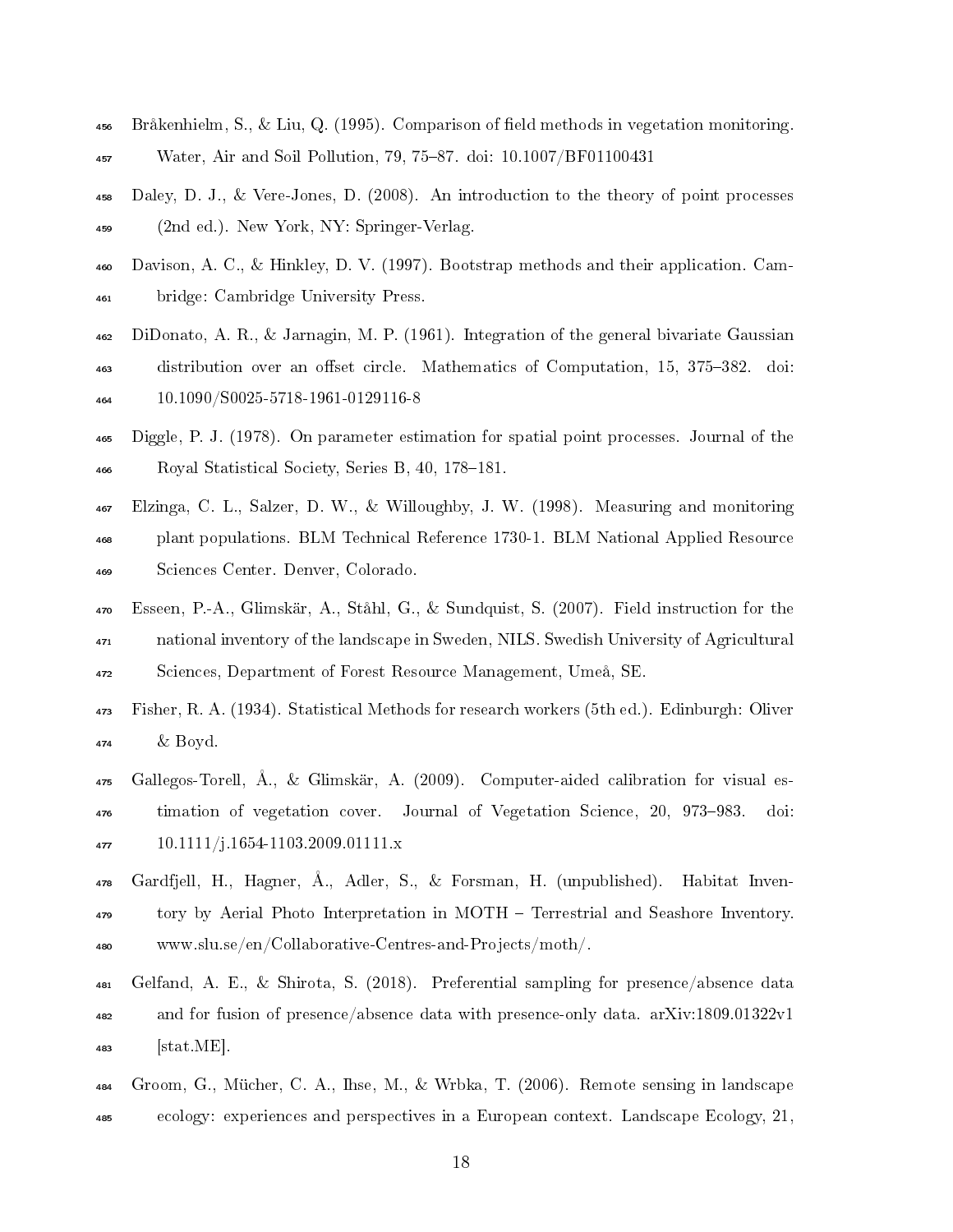- 391408. doi: 10.1007/s10980-004-4212-1
- He, F., & Gaston, K. J. (2000) Estimating species abundance from occurrence. The Amer-488 ican Naturalist, 156, 553–559. doi: 10.1086/303403
- He, F., & Gaston, K. J. (2007). Estimating abundance from occurrence: an underdeter- $\mu_{100}$  mined problem. The American Naturalist, 170, 655–659. doi: 10.1086/521340
- He, F., & Reed, W. (2006). Downscaling abundance from the distribution of species: occupancy theory and applications. In J. Wu, K. B. Jones, H. Li, & O. L. Loucks (Eds.), Scaling and uncertainty analysis in ecology: Methods and applications (pp. 89 108). Dordrecht: Springer.
- Hwang, W.-H., & He, F. (2011). Estimating abundance from presence/absence maps. 496 Methods in Ecology and Evolution, 2, 550–559. doi:  $10.1111/j.2041-210X.2011.00105.x$  Jordbruksverket (2005). Ängs- och betesmarksinventeringen 2002-2004 [Result of the Sur- vey of semi-natural pastures and meadows]. Jordbruksverket, Rapport 1, 44 p. (in Swedish with English summary).
- Kercher, S. M., Frieswyk, C. B., & Zedler, J. B. (2003). Eects of sampling teams and estimation methods on the assessment of plant cover. Journal of Vegetation Science, 14, 899906. doi: 10.1111/j.1654-1103.2003.tb02223.x
- Lawson, A. B., & Denison, D. G. T., editors (2002). Spatial cluster modelling. Boca Raton, FL: Chapman & Hall/CRC Press.
- Lehmann, E. L. (1999). Elements of large-sample theory. New York, NY: Springer.
- Matérn, B. (1960). Spatial variation: stochastic models and their application to some problems in forest surveys and other sampling investigations. Meddelanden från Statens Skogsforskningsinstitut,  $49(5)$ , 1–144.
- Matérn, B. (1986). Spatial Variation. Lecture Notes in Statistics 36. New York, NY: Springer Verlag.
- Meyer, S., & Held, L. (2014). Power-law models for infectious disease spread. Annals of 512 Applied Statistics, 8, 1612–1639. doi: 10.1214/14-AOAS743
- Milberg, P., Bergstedt, J., Fridman, J., Odell, G., & Westerberg, L. (2008). Observer bias
- and random variation in vegetation monitoring data. Journal of Vegetation Science,
- 19, 633644. doi: 10.3170/2008-8-18423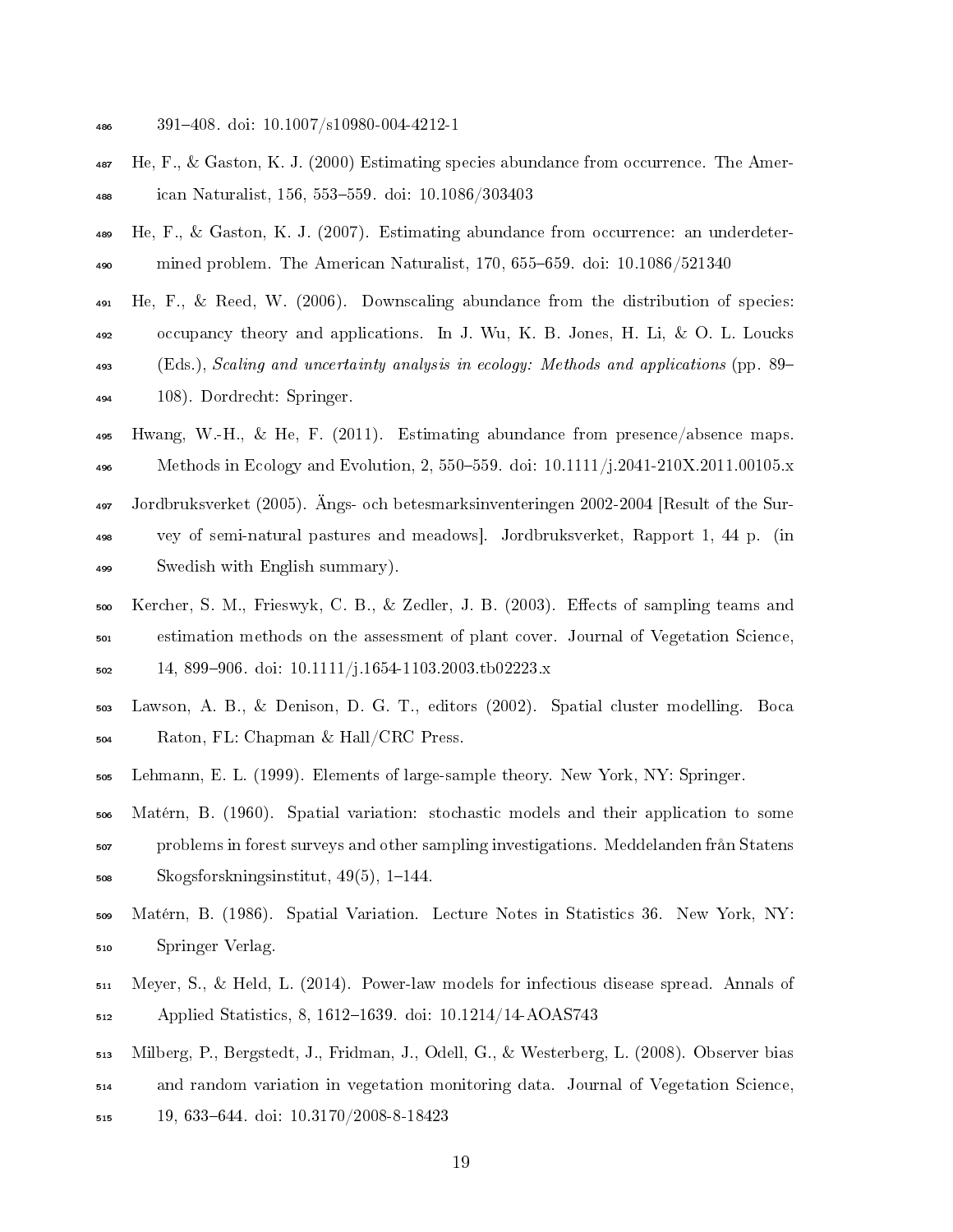- Morrison, L. W. (2016). Observer error in vegetation surveys: a review. Journal of Plant Ecology 9, 367379. doi: 10.1093/jpe/rtv077
- Morrison, D. A., Le Brocque, A. F., & Clarke, P. J. (1995). An assessment of some improved techniques for estimating the abundance (frequency) of sedentary organisms. 520 Vegetation, 120, 131-145. doi: 10.1007/BF00034343
- Rao, C. R. (1957). Maximum likelihood estimation for multinomial distribution. Sankhya, 18, 139-148.
- Rao, C. R. (1973). Linear statistical inference and its applications. New York, NY: John Wiley & Sons.
- R Core Team (2019). R: A language and environment for statistical computing. R Foun-dation for Statistical Computing, Vienna, Austria. URL https://www.R-project.org/.
- Ringvall, A., Petersson, H., Ståhl, G., & Lämås, T. (2005). Surveyor consistency in  $P/A$  sampling for monitoring vegetation in a boreal forest. Forest Ecology and Management, 212, 109117. doi: 10.1016/j.foreco.2005.03.002
- Royle, J. A., & Nichols, J. D. (2003). Estimating abundance from repeated presence- $_{531}$  absence data or point counts. Ecology, 84, 777-790. doi:  $10.1890/0012-$ 9658(2003)084[0777:EAFRPA]2.0.CO;2
- Rygne, H. (ed.) (2009). Metodutveckling för regional miljöövervakning och miljömål-suppföljning via NILS. Länsstyrelsen i Örebro län, 2009:25 (in Swedish).
- Saarela, S., Grafström, A., Ståhl, G., Kangas, A., Holopainen, M., Tuominen, S., ...  $_{536}$  Hyyppä, J. (2015). Model-assisted estimation of growing stock volume using different combinations of LiDAR and Landsat data as auxiliary information. Remote Sensing of Environment, 158, 431440. doi: 10.1016/j.rse.2014.11.020
- Sommariva, A., & Vianello, M. (2007). Product Gauss cubature over polygons based <sub>540</sub> on Green's integration formula. BIT Numerical Mathematics, 47, 441–453. doi: 10.1007/s10543-007-0131-2
- Ståhl, G., Allard, A., Esseen, P.-A., Glimskär, A., Ringvall, A., Svensson, J., ... Inghe, O.  $_{543}$  (2011). National Inventory of Landscapes in Sweden (NILS) – scope, design, and expe- riences from establishing a multiscale biodiversity monitoring system. Environmental  $_{545}$  monitoring and assessment, 173, 579–595. doi: 10.1007/s10661-010-1406-7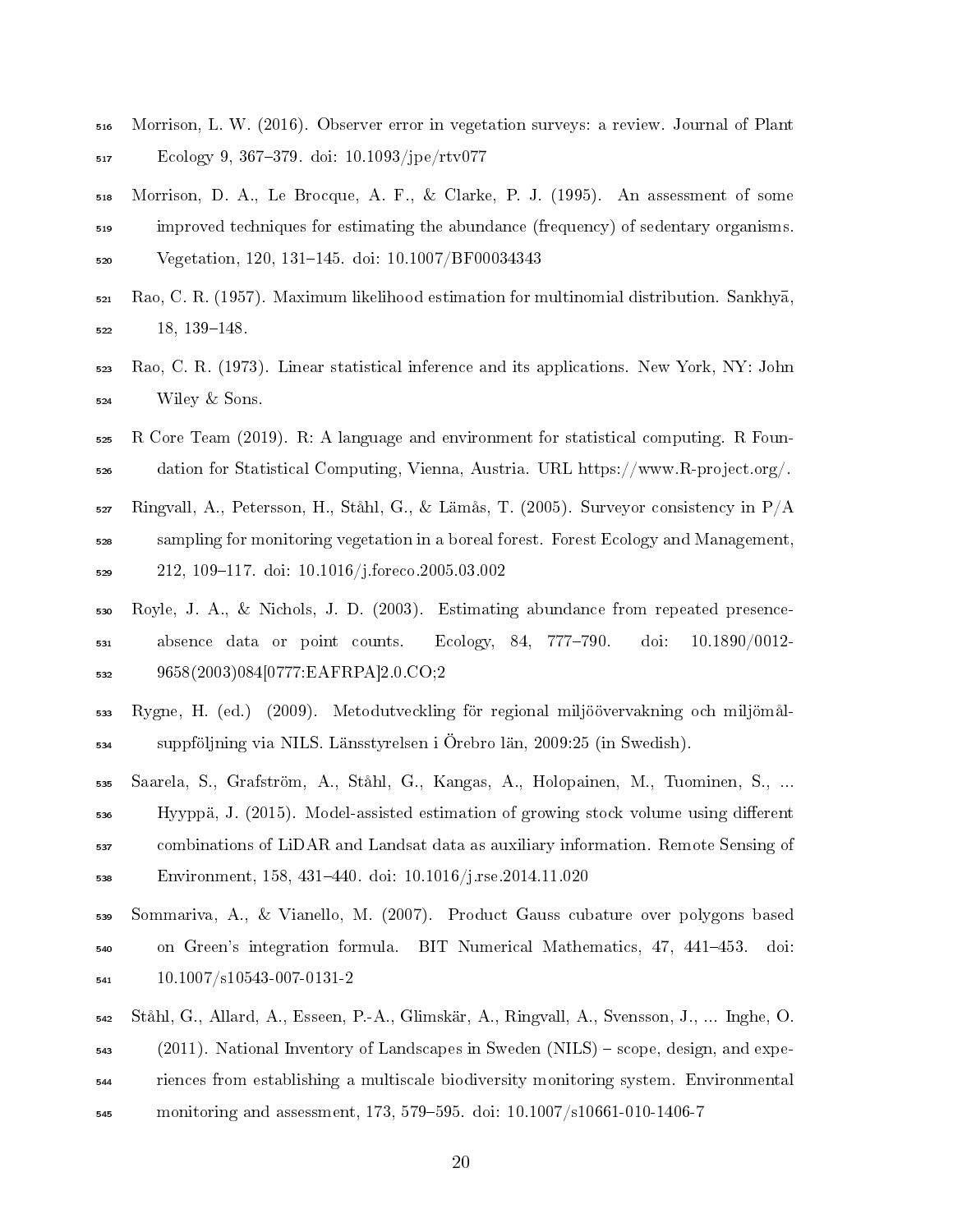- Ståhl, G., Ekström, M., Dahlgren, J., Esseen, P.-A., Grafström, A., & Jonsson, B. G.
- (2017). Informative plot sizes in presence-absence sampling of forest floor vegetation. 548 Methods in Ecology and Evolution, 8, 1284-1291. doi: 10.1111/2041-210X.12749
- Thomas, M. (1949). A generalisation of Poisson's binomial limit for use in ecology. Biometrika, 36, 1825. doi: 10.2307/2332526
- Waagepetersen, R. (2007). An estimating function approach to inference for inhomo- geneous Neyman-Scott processes. Biometrics, 63, 252258. doi: 10.1111/j.1541- 0420.2006.00667.x
- Wollschlaeger, D. (2017). shotGroups: Analyze shot group data. R package version 0.7.3. https://CRAN.R-project.org/package=shotGroups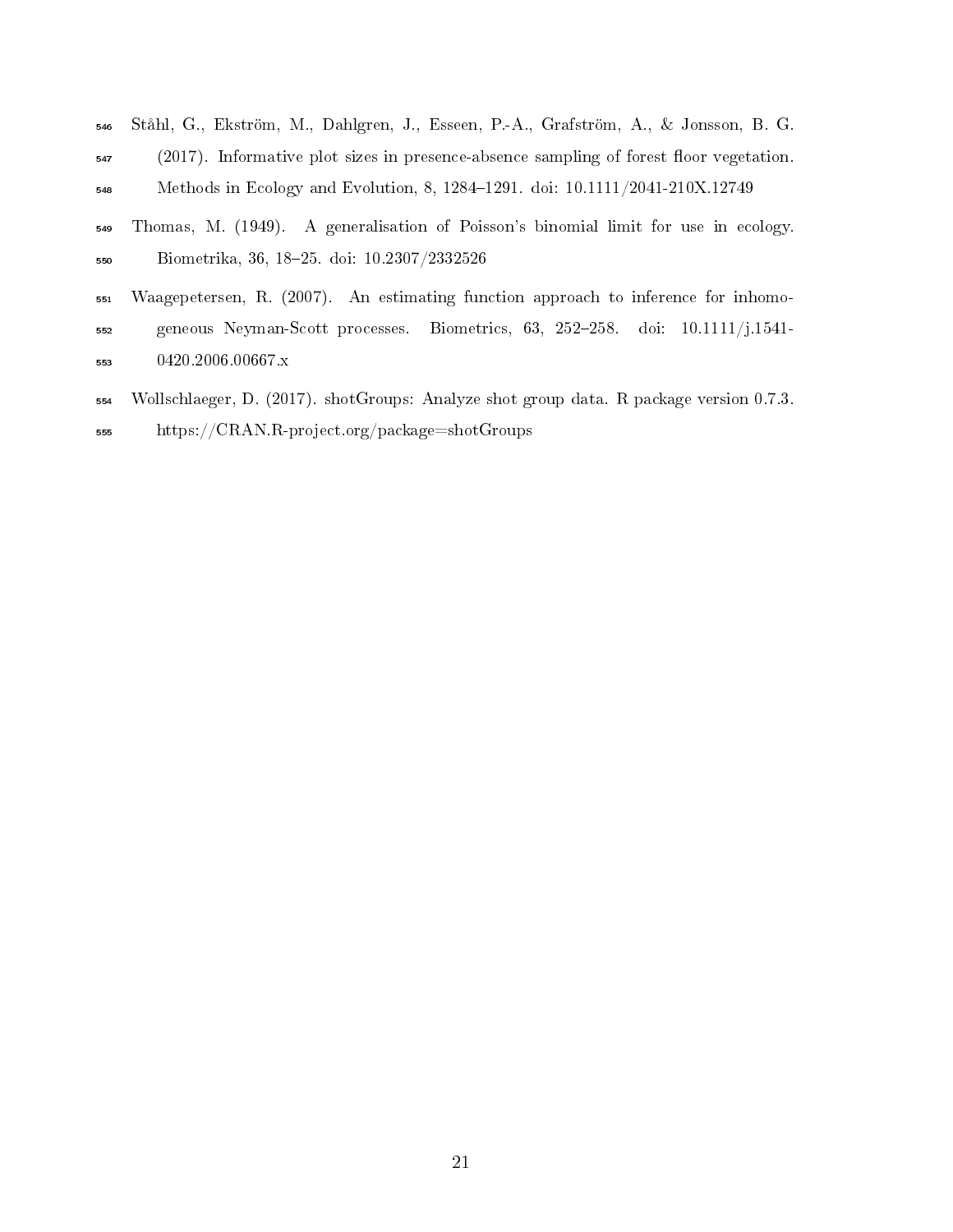

Fig. 1: A Matérn cluster process with parent density  $\tau = 6$ , mean cluster size  $\lambda = 5$ , and cluster radius  $\gamma = 0.15$ . The left panel shows parents (crosses), cluster regions (with radius  $\gamma$ ), and offsprings (small open circles). The right panel shows the offsprings that constitute the Matérn cluster process in a square field  $S$ .



Fig. 2: Plot design with concentric circular sample plots with radii  $r_1, ..., r_4$ .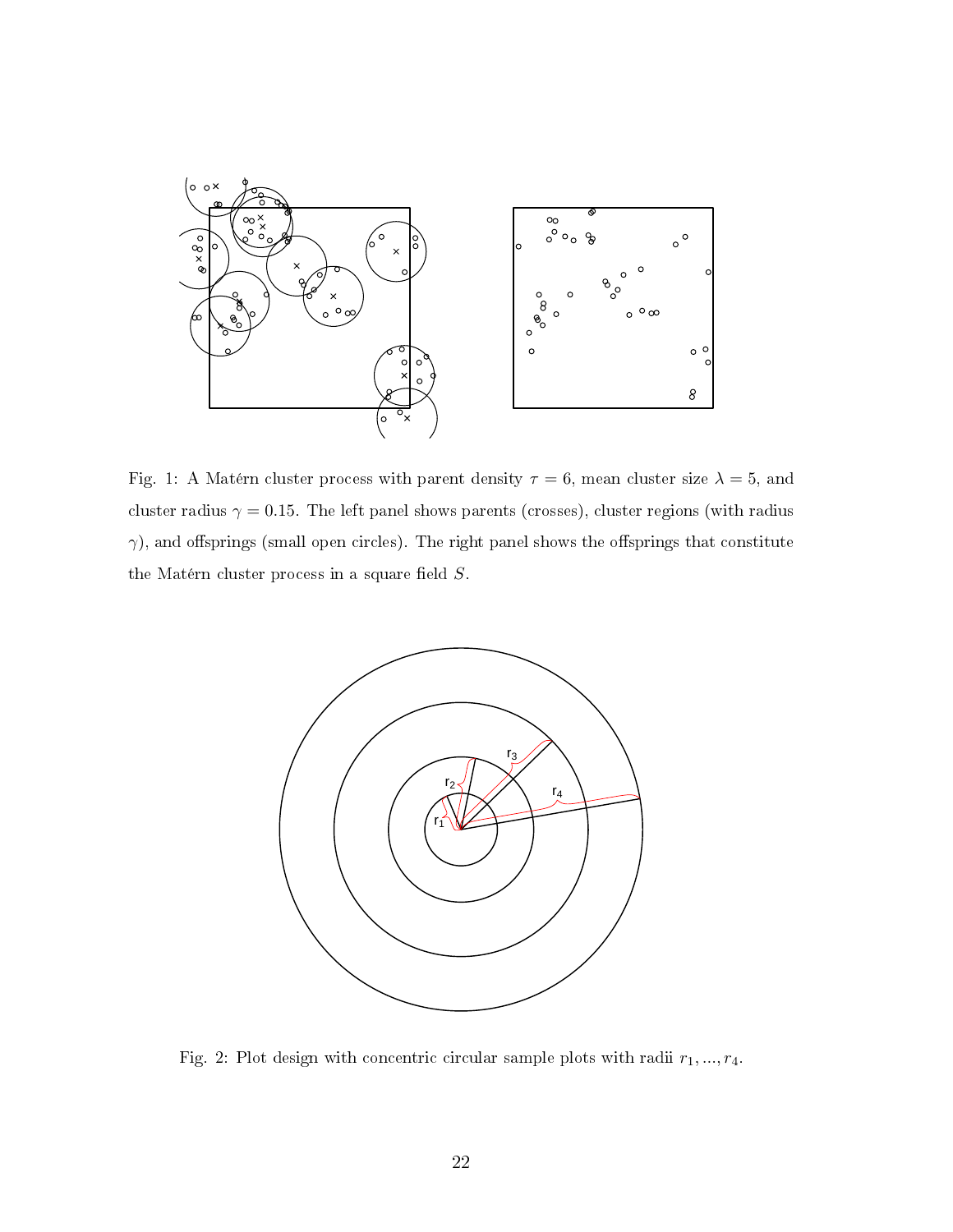

Fig. 3: Field subplot layout in Example 2. The distance from the centre (the red solid circle) to the centre of  $C_i$ ,  $i = 1, 2, 3$ , is 3 m. The corresponding distances to  $C_i$ ,  $i = 4, 6, 8$ , and to  $C_i$ ,  $i=5,7,9,$  are 5 and 7 m, respectively. The area of each  $C_i$  is 0.25  $\mathrm{m}^2$ .



Fig. 4: Map of Sweden showing 10 strata used in NILS. Data from strata 1-5 were selected for the study.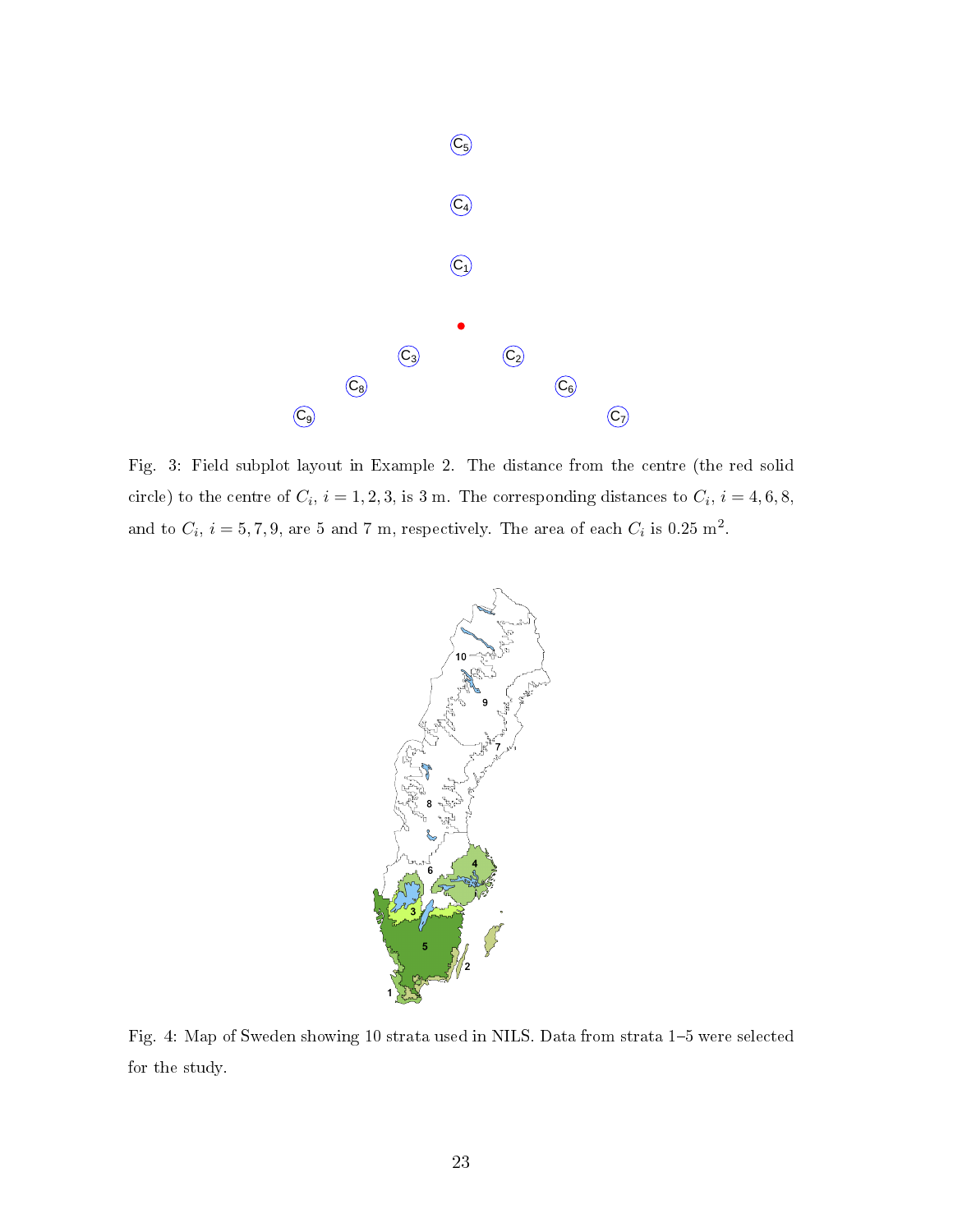

Fig. 5: Histograms of estimates: Case 6 with  $n = 2000$ .



Fig. 6: Histograms of estimates: Case 7 with  $n = 2000$ .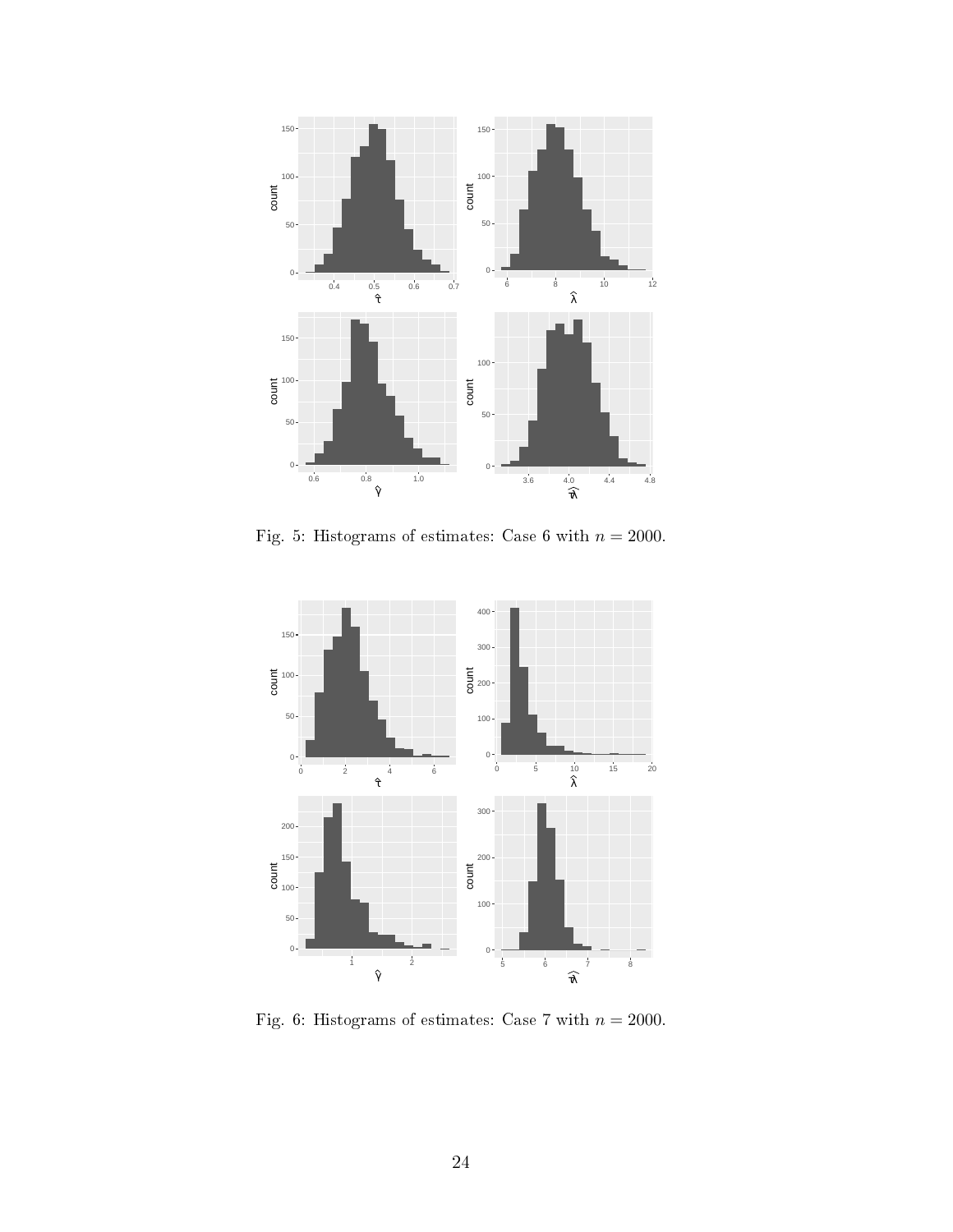

Fig. 7: Histograms of estimates: Case 7 with  $n = 10,000$ .



Fig. 8: Histograms of 1000 bootstrap replicates of estimates for the  $\emph{Leucanhemum vulgare}$ data.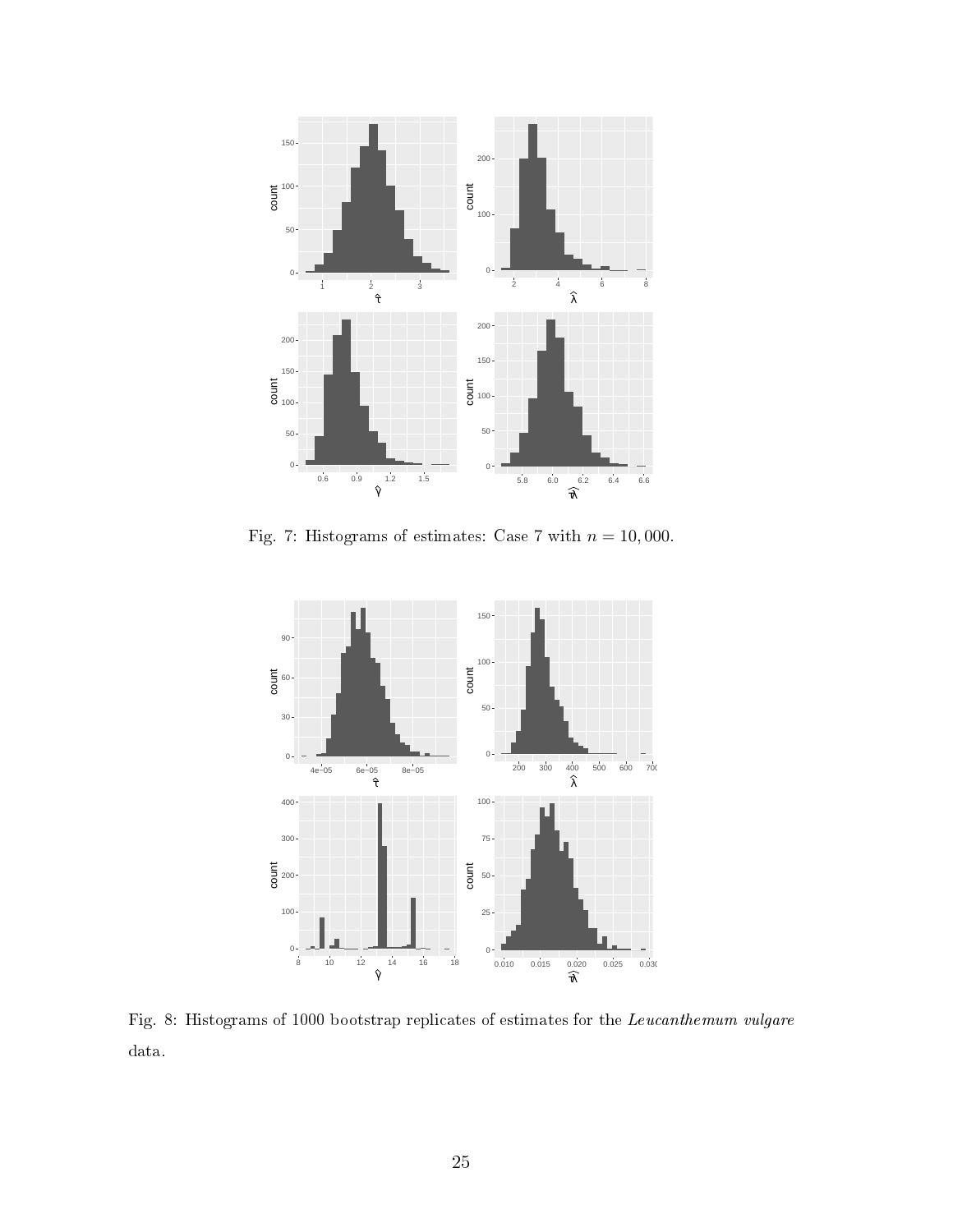Table 1: Medians, means and standard errors (SEs) of estimates, and actual confidence levels (ACLs) and median lengths (MedLs) of the associated confidence intervals. The sample size is  $n=2000\mspace{1mu}.$ 

|           | Parameter     | True value | Median   | Mean     | SE       | $ACL$ (%) | MedL     |
|-----------|---------------|------------|----------|----------|----------|-----------|----------|
|           | $\tau$        | $0.50\,$   | $0.50\,$ | 0.50     | $0.04\,$ | 96.2      | 0.13     |
| Case 1    | $\lambda$     | 3.00       | 3.01     | 3.12     | 0.71     | 95.8      | 2.35     |
|           | $\gamma$      | 0.30       | 0.30     | 0.31     | 0.08     | 96.2      | 0.26     |
|           | $\tau\lambda$ | 1.50       | 1.50     | 1.56     | $0.32\,$ | 94.8      | 0.98     |
|           | $\tau$        | 0.50       | 0.50     | 0.50     | 0.02     | 95.0      | 0.10     |
| Case 2    | $\lambda$     | 8.00       | 7.98     | 8.09     | 1.25     | 94.8      | 4.48     |
|           | $\gamma$      | 0.30       | 0.30     | 0.30     | 0.03     | 96.8      | 0.13     |
|           | $\tau\lambda$ | 4.00       | 3.98     | 4.06     | 0.63     | 94.1      | 2.24     |
|           | $\tau$        | 2.00       | 1.99     | 2.00     | $0.16\,$ | $96.2\,$  | 0.62     |
| Case 3    | $\lambda$     | 3.00       | 3.05     | 3.05     | 0.35     | 96.5      | 1.42     |
|           | $\gamma$      | 0.30       | 0.30     | 0.30     | 0.05     | 95.5      | 0.18     |
|           | $\tau\lambda$ | 6.00       | $6.03\,$ | 6.08     | 0.58     | 94.9      | 2.14     |
|           | $\tau$        | $2.00\,$   | $2.01\,$ | 2.01     | 0.15     | 95.3      | 0.58     |
| Case 4    | $\lambda$     | 8.00       | 8.04     | 8.06     | 0.74     | 95.8      | 2.91     |
|           | $\gamma$      | 0.30       | 0.30     | 0.30     | 0.03     | 95.3      | 0.11     |
|           | $\tau\lambda$ | 16.00      | 16.03    | 16.17    | 1.43     | 95.5      | 5.22     |
|           | $\tau$        | 0.50       | 0.50     | 0.50     | 0.07     | 96.2      | 0.28     |
| Case 5    | $\lambda$     | 3.00       | 3.04     | 3.11     | 0.51     | 97.2      | 1.70     |
|           | $\gamma$      | 0.80       | 0.80     | 0.82     | 0.17     | 95.2      | 0.56     |
|           | $\tau\lambda$ | 1.50       | 1.50     | 1.51     | 0.10     | 94.2      | 0.39     |
|           | $\tau$        | 0.50       | 0.50     | 0.50     | 0.06     | 93.8      | 0.21     |
| Case 6    | $\lambda$     | 8.00       | 8.04     | 8.11     | 0.92     | 95.1      | 3.38     |
|           | $\gamma$      | 0.80       | 0.80     | 0.81     | 0.09     | 94.4      | 0.32     |
|           | $\tau\lambda$ | 4.00       | 4.00     | 4.01     | 0.23     | 95.5      | 0.88     |
|           | $\tau$        | $2.00\,$   | 2.09     | 2.18     | 0.98     | 93.6      | 3.82     |
| Case $71$ | $\lambda$     | $3.00\,$   | 2.89     | $3.52\,$ | 2.14     | 86.5      | $5.51\,$ |
|           | $\gamma$      | 0.80       | 0.78     | 0.85     | 0.36     | 88.5      | 1.18     |
|           | $\tau\lambda$ | $6.00\,$   | 6.02     | $6.05\,$ | 0.29     | 96.1      | 1.10     |
|           | $\tau$        | 2.00       | 2.17     | 2.44     | 1.43     | 94.9      | 4.64     |
| Case 8    | $\lambda$     | 8.00       | 7.36     | 8.56     | 4.68     | 86.2      | 15.43    |
|           | $\gamma$      | 0.80       | 0.76     | 0.84     | 0.83     | 88.3      | 1.09     |
|           | $\tau\lambda$ | 16.00      | 16.07    | 16.13    | $0.67\,$ | 97.1      | $2.76\,$ |

 $\overline{1}$  The results shown are based on the 999 (out of 1000) replications that converged.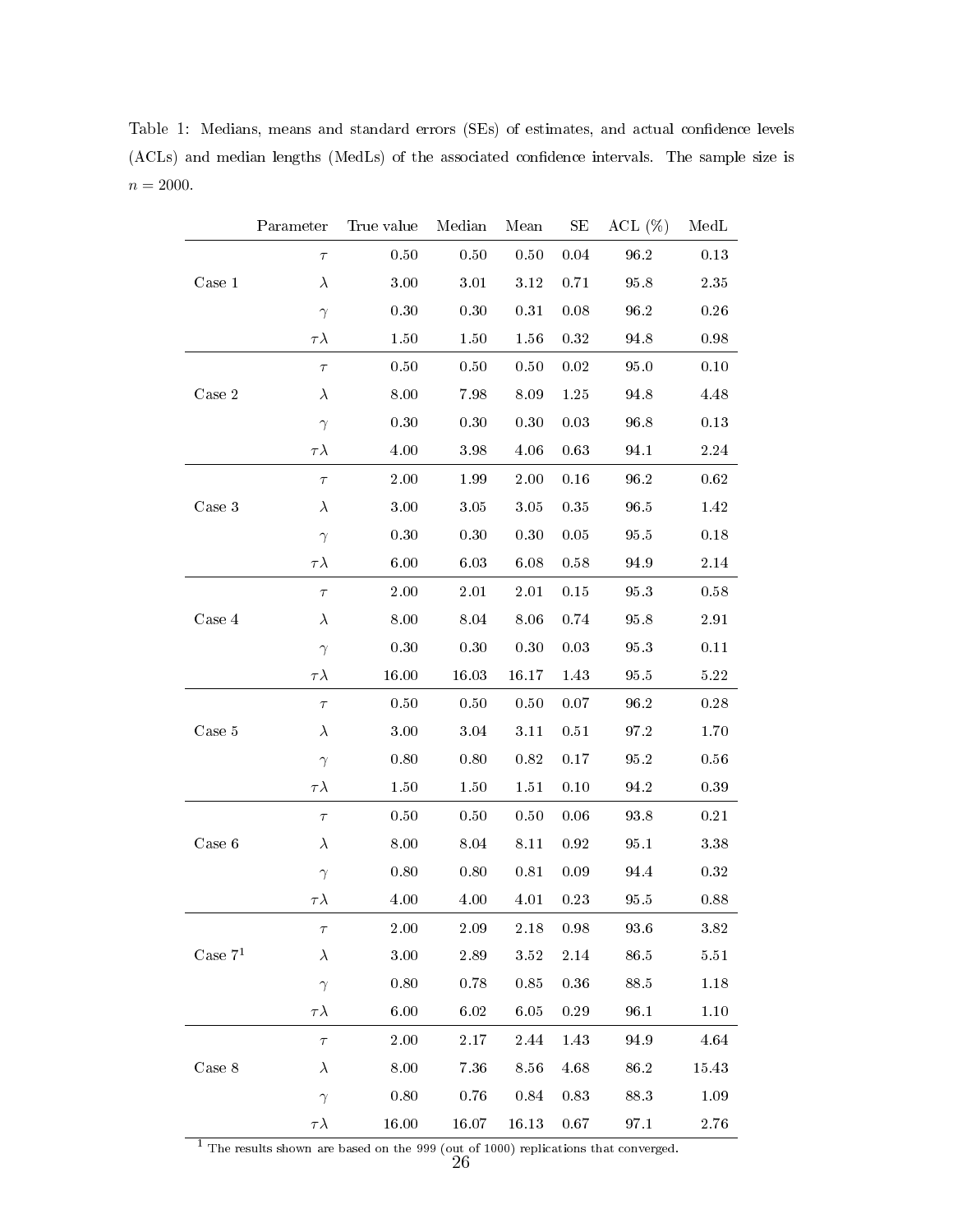| Case                              | $\operatorname{ASL}$ $(\%)$ |  |  |  |  |  |
|-----------------------------------|-----------------------------|--|--|--|--|--|
| 1                                 | 5.0                         |  |  |  |  |  |
| 2                                 | 5.6                         |  |  |  |  |  |
| 3                                 | 5.5                         |  |  |  |  |  |
| 4                                 | 6.4                         |  |  |  |  |  |
| 5                                 | 5.7                         |  |  |  |  |  |
| 6                                 | 5.3                         |  |  |  |  |  |
| $7^{1}$                           | 3.9                         |  |  |  |  |  |
| 8                                 | $2.8\,$                     |  |  |  |  |  |
| $\mathbf{1}$<br>The results shown |                             |  |  |  |  |  |
|                                   | are based on the            |  |  |  |  |  |
|                                   | 999 (out of 1000)           |  |  |  |  |  |
| replications that                 |                             |  |  |  |  |  |
|                                   | converged.                  |  |  |  |  |  |

Table 2: Actual significance levels (ASLs) for the goodness of fit test of cases presented in Table 1. The sample size is  $n = 2000$ .